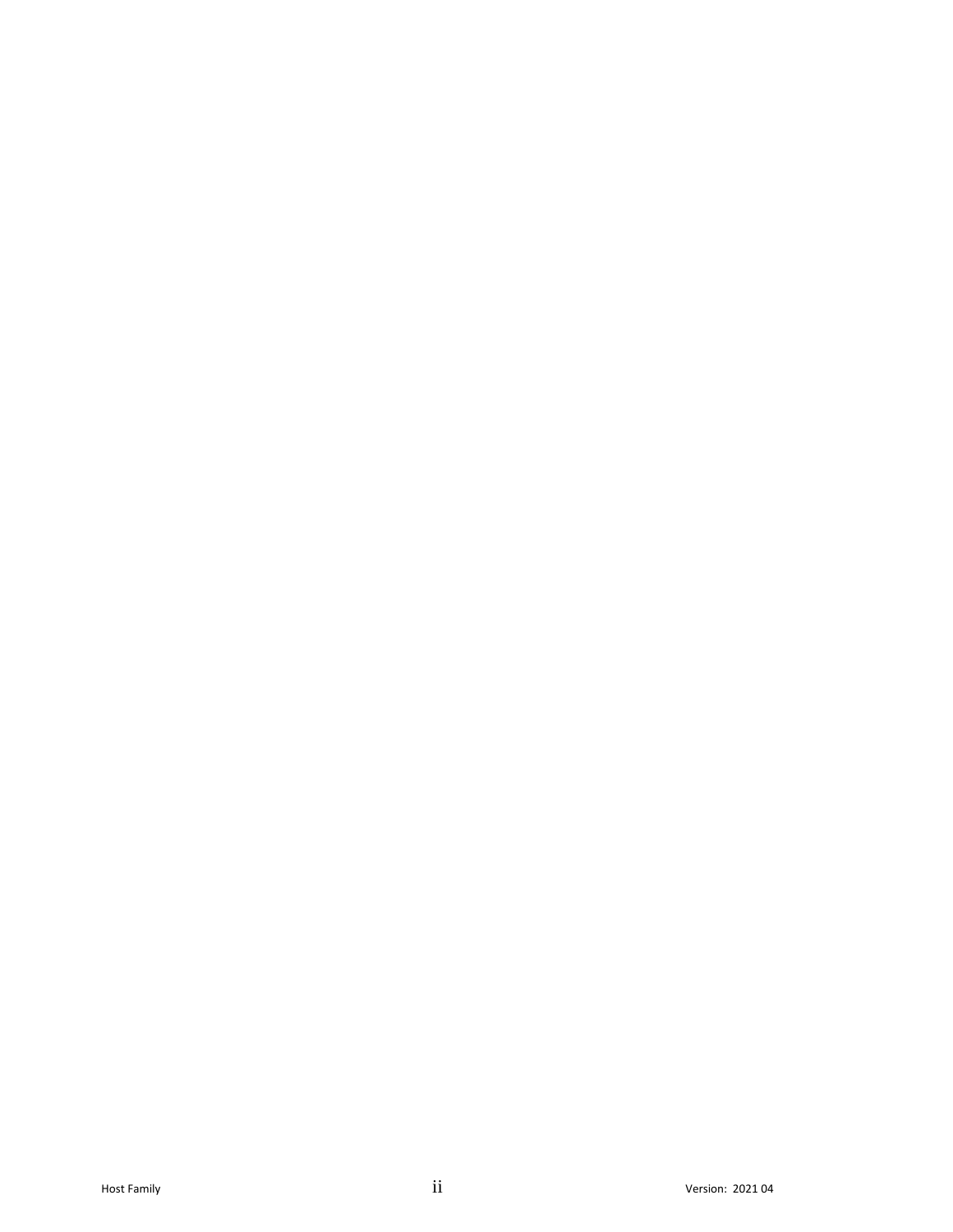# **Welcome to the Abbotsford District Homestay Program.**

#### <span id="page-2-0"></span>**International Program Staff Information**

**Elizabeth Cho-Frede, Manager of International Programs** Phone: 604-851-4585 / 604-852-2366 ext. 1259 Emergencies only: 604-613-3813 Email: [Elizabeth.chofrede@abbyschools.ca](mailto:Elizabeth.chofrede@abbyschools.ca)

# **Rose Mann, Homestay Coordinator** Cell: 604-613-1265 Email: [rose.mann@abbyschools.ca](mailto:rose.mann@abbyschools.ca)

#### **Program Assistants (Office)**

[International@abbyschools.ca](mailto:International@abbyschools.ca) General Inquiries [International.finance@abbyschools.ca](mailto:International.finance@abbyschools.ca) Homestay Payment Inquiries [International.medical@abbyschools.ca](mailto:International.medical@abbyschools.ca) Medical Inquiries Phone: 604-851-4585 International Office Fax: 604-504-7629

**International Assistants**: Contact information for International Assistants will be provided at the beginning of each semester.

#### <span id="page-2-1"></span>**Emergency Contact Information**

# **Emergency Contact information 24-hour International Program Emergency number: 604-217-1917 call 911 for Fire, Ambulance, or Police.**

If a student or host family calls 911 or has a personal emergency that they need to speak to someone about, also call 604-217-1917 to reach someone in the International Dept.

If a student is feeling unsafe, threatened, or is in serious doubt about a situation call the International Program emergency number. They will direct your call to the appropriate person.

If you have an emergency during our regular office hours: 8:00am – 4:00pm, call someone in our International Department.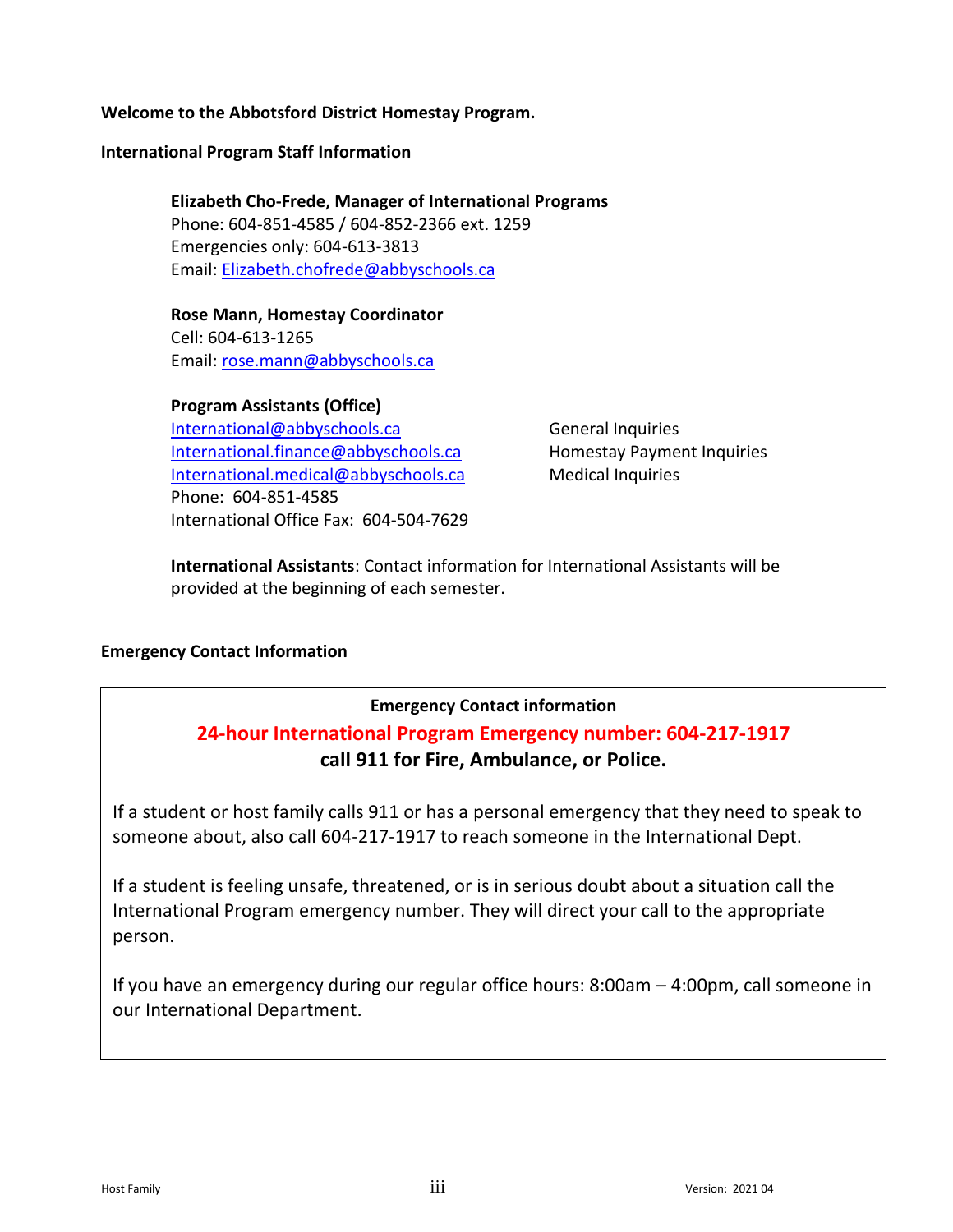# **Contents**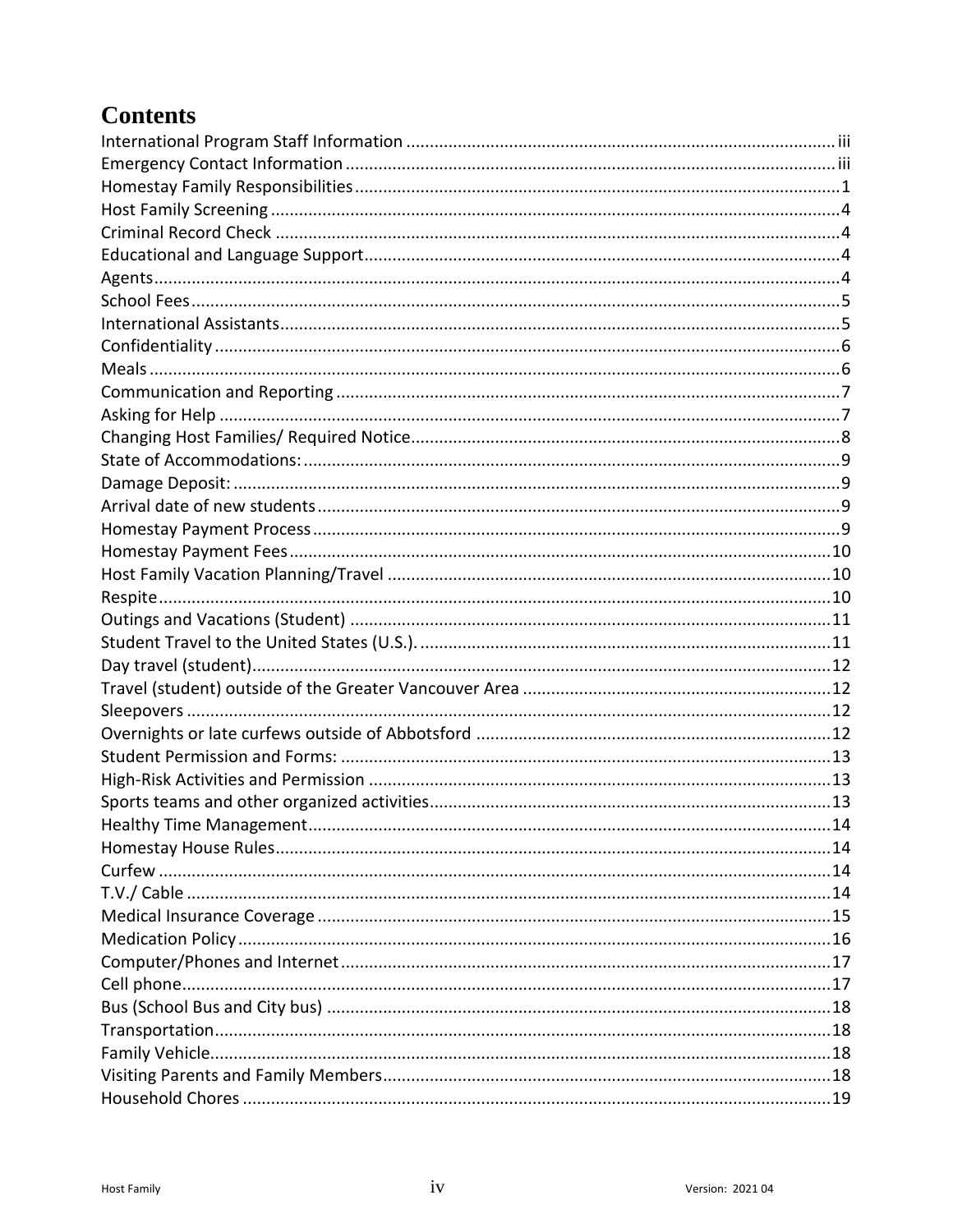| Travel Authorization Requests - Without Abbotsford School District - Sample25 |  |
|-------------------------------------------------------------------------------|--|
|                                                                               |  |
|                                                                               |  |
|                                                                               |  |
|                                                                               |  |
|                                                                               |  |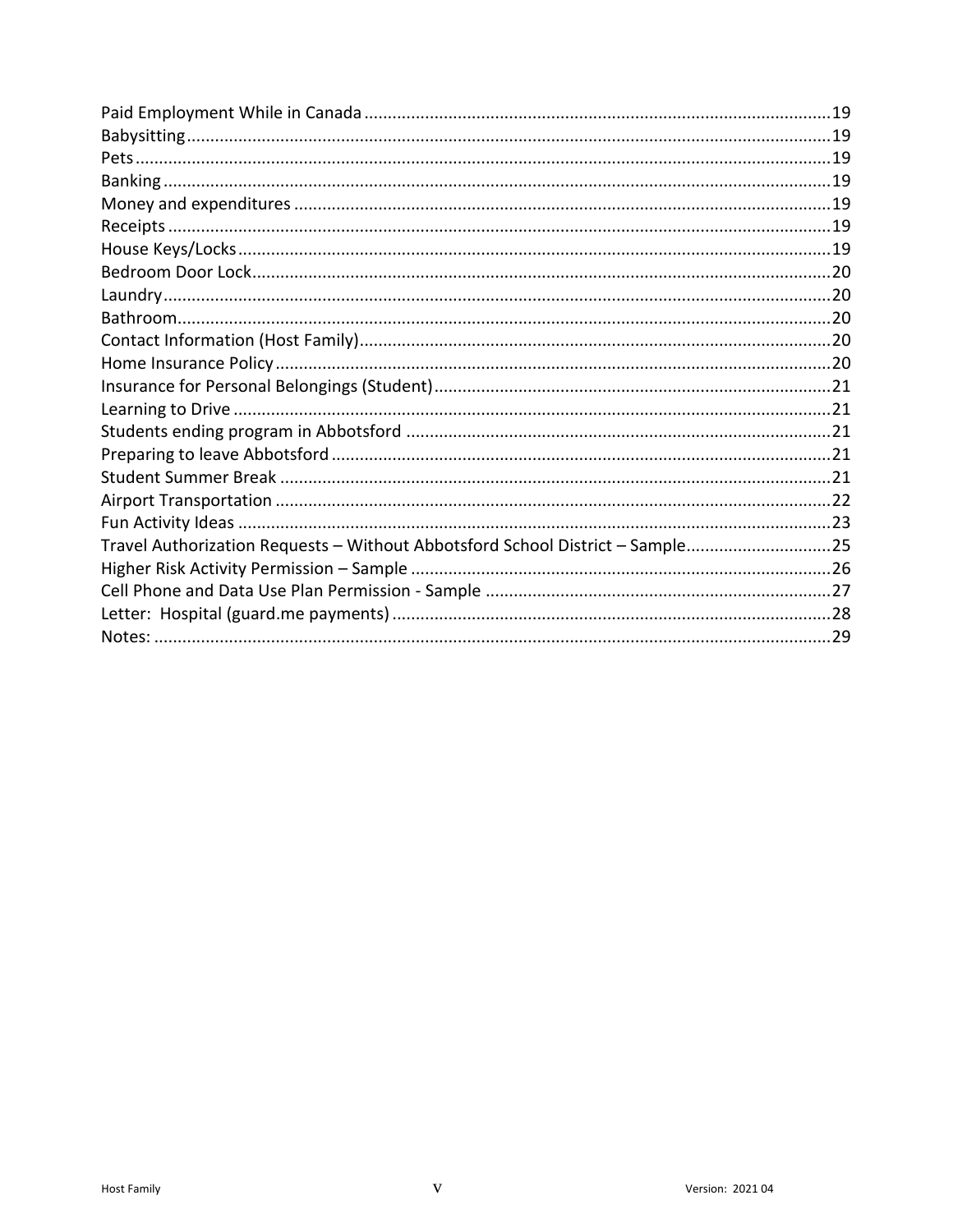Welcome to the Abbotsford School District Homestay Program. This booklet contains guidelines and expectations for making this international experience an enriching and enjoyable one, as well as answers to questions that are most commonly asked by host families or students. The homestay experience is the cornerstone of international education, allowing the student to have the adventure of living as a Canadian, while the host family is exposed to and learns about another culture. This is an opportunity for families to share a cultural experience together.

Parenting children from another family is a challenging and rewarding experience. It is natural and common for problems to arise. Please contact the Homestay Coordinator for support or guidance at any time.

# <span id="page-5-0"></span>**Homestay Family Responsibilities (Contractual Obligations):**

Homestay families undergo a thorough screening process to be accepted into the International Program. All approved homestay families must comply with high standards, expectations, and guidelines. The following host family responsibilities are to ensure that international students are provided an experience with clear guidelines that families are willing and able to comply with, that contribute to the best outcomes for students.

**It is mandatory for new families to attend homestay orientation prior to receiving their first student. It is also strongly recommended that all current host families attend as well, even though they have had previous students. This evening is part of our training provided to all host families, as topics change, and policies and procedures are updated to provide opportunity for best outcomes for our students.**

- 1. All families have been approved by the Homestay Coordinator and have completed a Criminal Record Check (CRC) for all household members and long-term guests over the age of 18. CRC's must be renewed every three years. Partners of single parents are also required to have criminal record checks even if they do not live with the host parent.
- 2. Host parents should have the expectation and capability of spending enough effort and time with the student to ensure a successful experience.
- 3. All family members must be able to communicate fluently in English and speak only English in the home. Students learn their English through immersion so English in the home is very important.
- 4. Homestay parents must be in good emotional and physical health.
- 5. A host parent must have a valid driver's license and access to a vehicle(s) that seats all family members including the student(s).
- 6. The entire family must be involved in the decision to host an international student.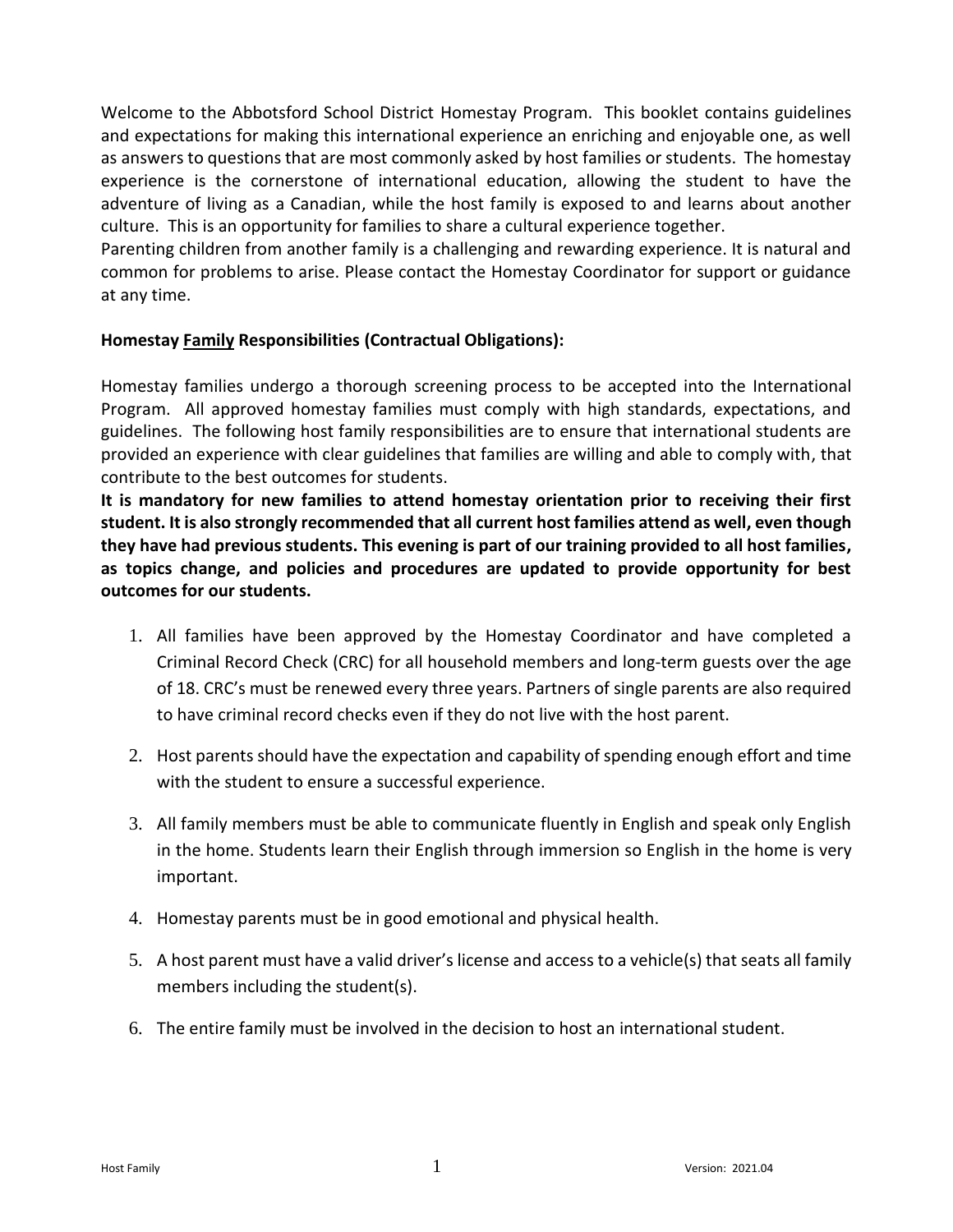- 7. Host parents must attend homestay information/orientation and training sessions as requested.
- 8. The home must meet all Site Inspection expectations for the duration of the student placement. The home should be clean and tidy. Provide each student with a clean, private bedroom which includes:
	- Minimum size room: 80 square feet
	- A functioning window large enough for emergency escape
	- Single or double bed. No bunkbeds or upper bed with desk/space underneath
	- Clean, comfortable mattress (maximum 10 years old)
	- Fitted sheet, comforter, and two pillows (all must be machine washable)
	- Night table and lamp
	- Work desk with chair
	- Closet or wardrobe (with doors or curtain)
	- Dresser or shelves in the closet
	- A keyed or code lock on the student's bedroom door and a house key (code locks are preferred).
	- The room is for the student's use only; remove any items that do not belong to the student
	- The home and student bedroom(s) must meet all Site Inspection expectations as described in the Homestay Guidelines and a Site Declaration must be submitted by the host parent.
- 9. Host parents must be clear about house rules and expectations and provide a list to the student for their reference when they arrive. Enforce all house rules as explained to the student. Issues related to imposing consequences shall be logical and related to the broken rule. Student bedrooms should be checked weekly for tidiness and cleanliness.
- 10. Orient the student to the home, the neighbourhood, and other areas of Abbotsford.
- 11. Orient the student to household fire and earthquake safety procedures.
- 12. Continually provide the student with a safe and clean home environment.
- 13. Provide food for three wholesome meals each day and nutritious food for snacks. It is expected that the family and student will eat most meals together as a family. Students are expected to eat dinner with the host family at least 4 nights per week.
- 14. Provide access to bathroom, laundry and other shared facilities and instructions on use.
- 15. Enforce all house rules and program expectations as explained to the student. Be open, honest, tolerant and respectful in communicating with the student.
- 16. Complete written evaluations of student placement as requested.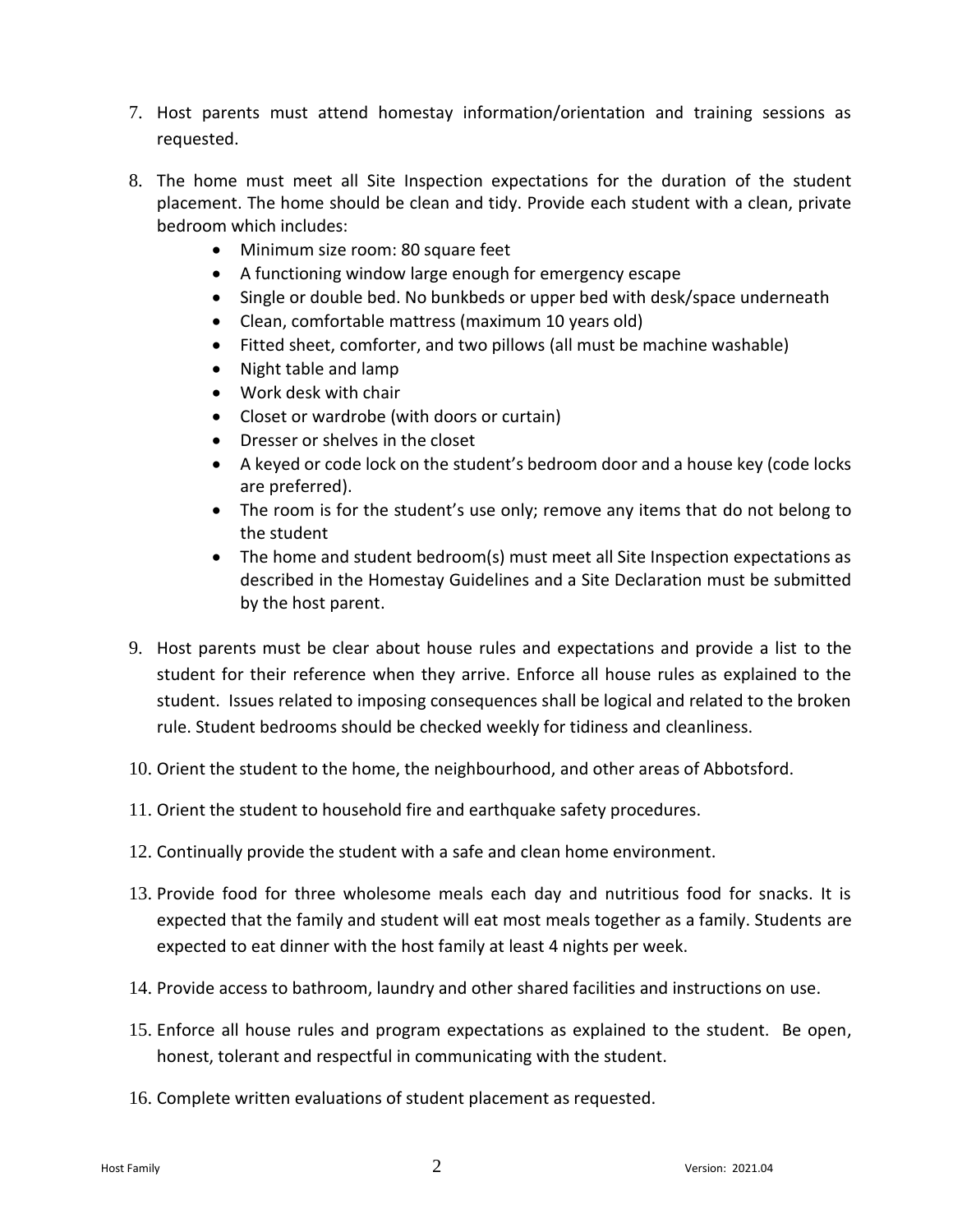- 17. Notify the Homestay Coordinator of any changes that may affect the student, such as: illness or a change in household members (i.e. children leaving, parents separating, long term guests staying).
- 18. Host one or two students as approved by the Homestay Coordinator or Program Manager. Do not house/accommodate students or adults from other agencies, private schools, or universities, while hosting for the Abbotsford District Homestay Program.
- 19. When applicable, the host family must provide 14 days notice by email and phone call to the International Education Program if ending a placement.
- 20. The host parents will ensure that all members of the household, house guests and respite caregivers abide by program expectations.
- 21. The host parent(s) will provide a cigarette smoke free environment in the home. Cigarettes and vape are permitted on a porch, patio or an outdoor designated space chosen by the host parents. Host parents can choose to have a smoke/vape free home and property.
- 22. The host parent(s) will provide a marijuana smoke free home, indoors and on the property. Host parents must also ensure that students do not have access to any marijuana/cannabis products, paraphernalia or plants, in the homestay or on the property.
- 23. Host parents must abide by all expectations outlined in the District Homestay Program Guidelines, those presented by the Homestay Coordinator or the Program Manager, either verbally or written, and as outlined in this agreement.

*\*\*\* Students cannot be charged any extra money by anyone in the home other than the homestay monthly fee. Any extra expenses must be approved by the Homestay Coordinator and/or the Program Manager. Please retain all receipts that may be relevant for reimbursement.* 

**The International Education Program neither guarantees nor promises student occupancy to the host family. International student placement is based on a request and booking basis.** 

**Abbotsford School District International Program does not assume any responsibility for any damages incurred by the student while in the host family's care.**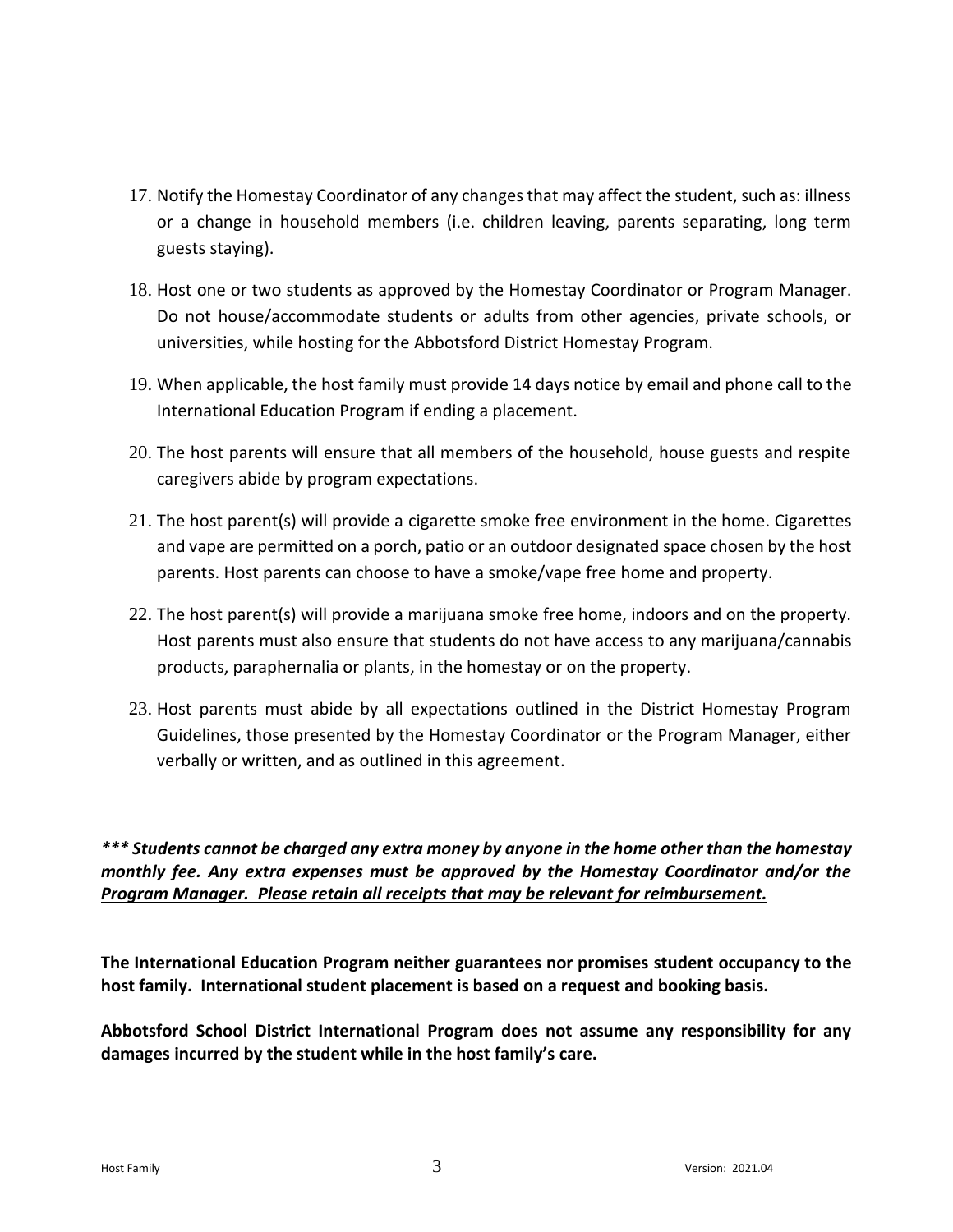# **Homestay Program Policies, Procedures and Guidelines**

# <span id="page-8-0"></span>**Host Family Screening**

After a host family has met the screening criteria: Application, Family Interview, reference checks, approved Criminal Record Searches, site Declaration and Program Contract, they will be placed on an availability list for students. The home must meet site inspection expectations and continue to do so for the duration of the homestay placement. If the family moves, it is the family's responsibility to notify the International Program and request a current site inspection and submit a new Site Declaration. The family must also provide a family profile to the Homestay Coordinator that includes information about the host family with photos, that will be sent to the student and their family.

# <span id="page-8-1"></span>**Criminal Record Check**

A Criminal Record Search (CRC) must be completed for all persons living in the home over the age of 18. The CRC must be renewed every three years and the International Education Program reserves the right to request a current CRC at any time. **Any adult living in an Abbotsford District Homestay home that is charged with an offence must report that offence immediately to the International Program Manager or Homestay Coordinator.** Any criminal offences that are reported on the CRC or by any other means, must be approved as per District Criminal Record Search Guidelines for Homestay Families. The cost of a CRC is incurred by the host family. Any long-term adult guests or adults that are sharing in the care of a student, and/or partners or companions of single parents must also provide a CRC to the District Homestay Program.

#### <span id="page-8-2"></span>**Educational and Language Support**

English must be the only language spoken in the home by all family members when the student is at home. Conversation is an important part of the student's learning process. The student needs the host family's help and encouragement. Host parents should spend a minimum of 15 minutes per day in one on one conversation with the student, remembering to speak slowly, simply and clearly. Host parents should ensure that the student is spending reasonable amounts of time doing homework and be available for parent/teacher communication at the student's school. Host parents cannot charge the student for tutoring. If a student reports that English is not the language spoken in the home, the host family will not be permitted to continue hosting.

#### <span id="page-8-3"></span>**Agents**

Some students have an agent in their home country, and some have an agent in Canada. An agent is a business person who works for a business or the home country parents directly. The agent oversees some of the responsibility for a student. The agent may also pay the host family the monthly payment. Local agents may take students for haircuts and shopping etc. Agents are not to interfere in the daily routines and expectations of the host family or the homestay program. Agents should communicate directly with the International office if they have any inquires about their student about homestay.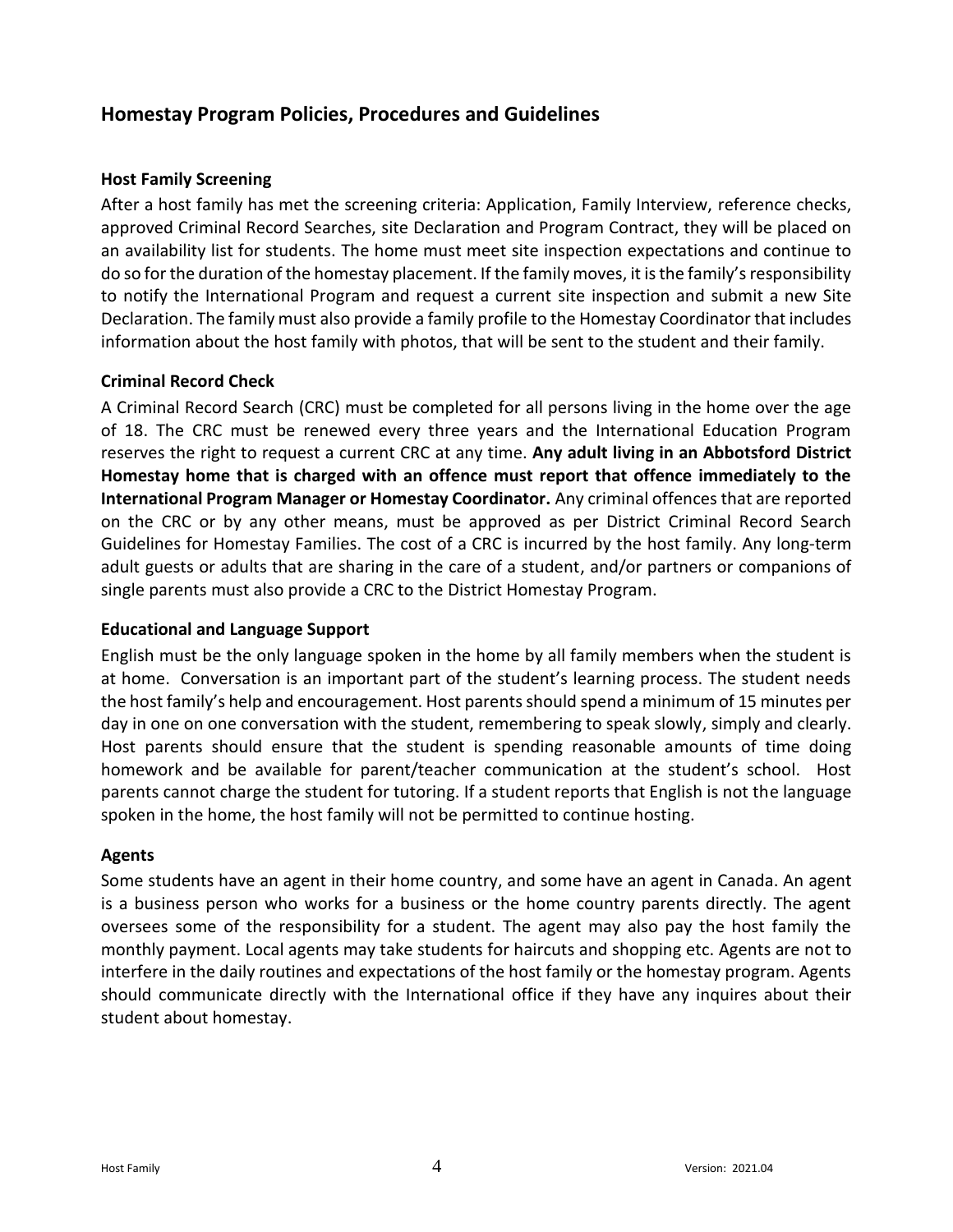# <span id="page-9-0"></span>**School Fees**

International students (in full year or half year school programs) DO **NOT** pay for:

- Student agendas
- Student course fees
- Locker rental fees
- Student activity fees
- Field trips that cost under \$30

International students in full year or half year school programs **do pay** for:

- Additional project material fees in courses such as woodwork, art, etc.
- Athletic fees (to participate on school teams as per school policies, including uniform rentals)
- Extra-curricular and optional field trips that cost more than \$30
- Yearbooks

# **Textbooks**

Classroom teachers loan textbooks to students. Some books can be kept for the duration of the course. Some books are loaned for a short time. The student is responsible for returning the book to the class teacher. If a textbook is not returned, or is lost or damaged, the student must pay for the textbook.

# <span id="page-9-1"></span>**International Assistants (IA)**

IA's help international students integrate into the school community. They facilitate communication and language interpretation as needed between the student, the student's family, homestay parents, and the schools, to encourage clear understanding of expectations, events and issues. They also assist students with program renewal documentation. Each IA is responsible for specific schools and students. Many of our IA's speak our student's language. The IA will meet the student at orientation and provide them with their contact information and work hours. IA's post their hours on the door of the International office at each school. The student can check the schedule and meet with their IA accordingly. If the student's IA is not available, there is almost always an IA in the office that may be able to offer advice or some guidance. IA's do not normally work on the weekend or outside of school hours.

IA's are school based and do not give permission to students for activities and social outings. The IA will direct the student to the host parent when applicable, for permission for activities and outings. If a student says to the host parent "my IA said I could…." in response to something that needs permission, the host parent should feel comfortable knowing that IA's do not intervene in homestay issues. The IA will listen to the student and sometimes provide feedback, and if the issue is significant the IA will contact the Homestay Coordinator or direct and encourage the student to have communication with the host parent.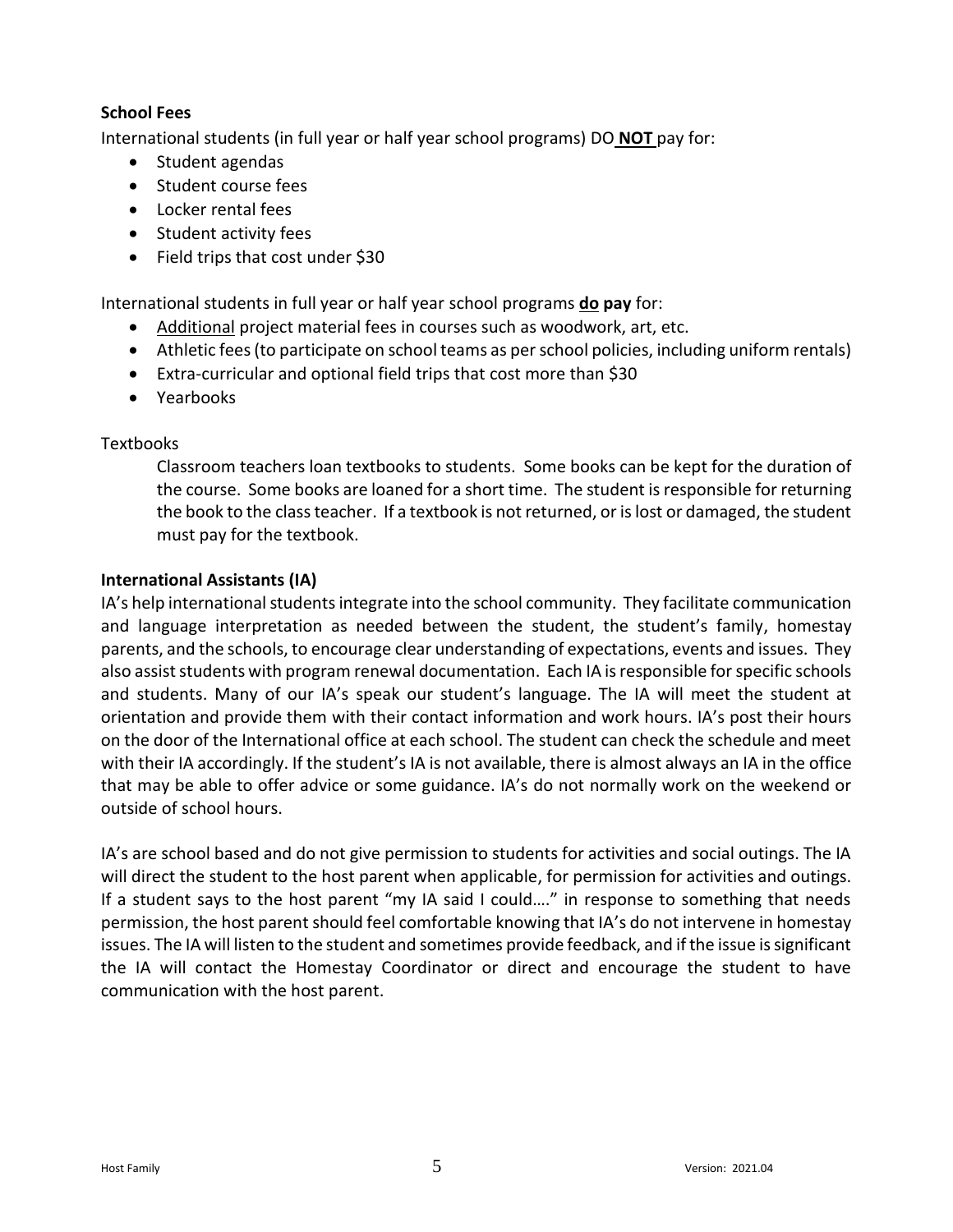#### **Academic Progress**

All parents and host parents can check on a student's academic progress, by going to Checkmyprogress.ca. Checkmyprogress is an online marks program designed by educators. Entirely web based, it allows access from any location with an internet connection. Students and parents may access their marks at any time. The password can be provided to the host parent by the student or the International Assistant.

#### **Reporting School Absence**

Our school district has implemented a student absence reporting system called Safe-Arrival. It is an online system. Each school will provide details on how to report an absence. Please do not call or contact the International Assistant to report an absence. The only person that can report to the school is a parent (host parent). If a student is sick or needs an excused absence from any classes, a report to the school is needed. If it is not reported, the student is marked as unexcused, which is equivalent to skipping a class and the school must follow up to see if they are late, skipping or sick. International students are registered in school by the name on their passport which is also on the "profile" sent out to all host parents before the student arrives. Schools/data bases may track "Canadian" names or nicknames, so host parents should know both. Latin American students often have several last names because those countries include last names of both parents.

# <span id="page-10-0"></span>**Confidentiality and Information Sharing**

Host parents should be considerate of confidentiality when discussing students with family, friends and co-workers. Ask yourself; would my student want me talking about this? Also, do not record conversations or video record your student without their knowledge, and do not post anything on social media about your student without their permission. If you have security cameras in your home, you cannot record our students or their friends.

#### <span id="page-10-1"></span>**Meals**

Host parents are expected to provide food for three wholesome meals per day and snacks. Breakfast foods should include opportunity for hot breakfast, not just cereal or toast. Host parents should teach their student how to cook eggs or breakfast sandwiches that have an egg and cheese etc. If the host parent is not preparing the lunch for the student, then the host parent should ensure there are enough food choices for the student to make their own lunch. Most teens do not make their own lunch, so the student may need help to make a lunch they are taking to school. Also, most countries do not eat sandwiches every day, so students may need something different. It is unreasonable to think that a person is going to change their eating habits just because they are in another country. They may want to take dinner left-overs from the night before, etc. Dinner should always be provided to the student. If the host parent is not going to be home for dinner for some reason, then there should be something preplanned that the student can warm up without much difficulty. The student should be permitted to do some cooking, if they are competent in the kitchen and clean up after themselves, and it is at a reasonable time of day/night.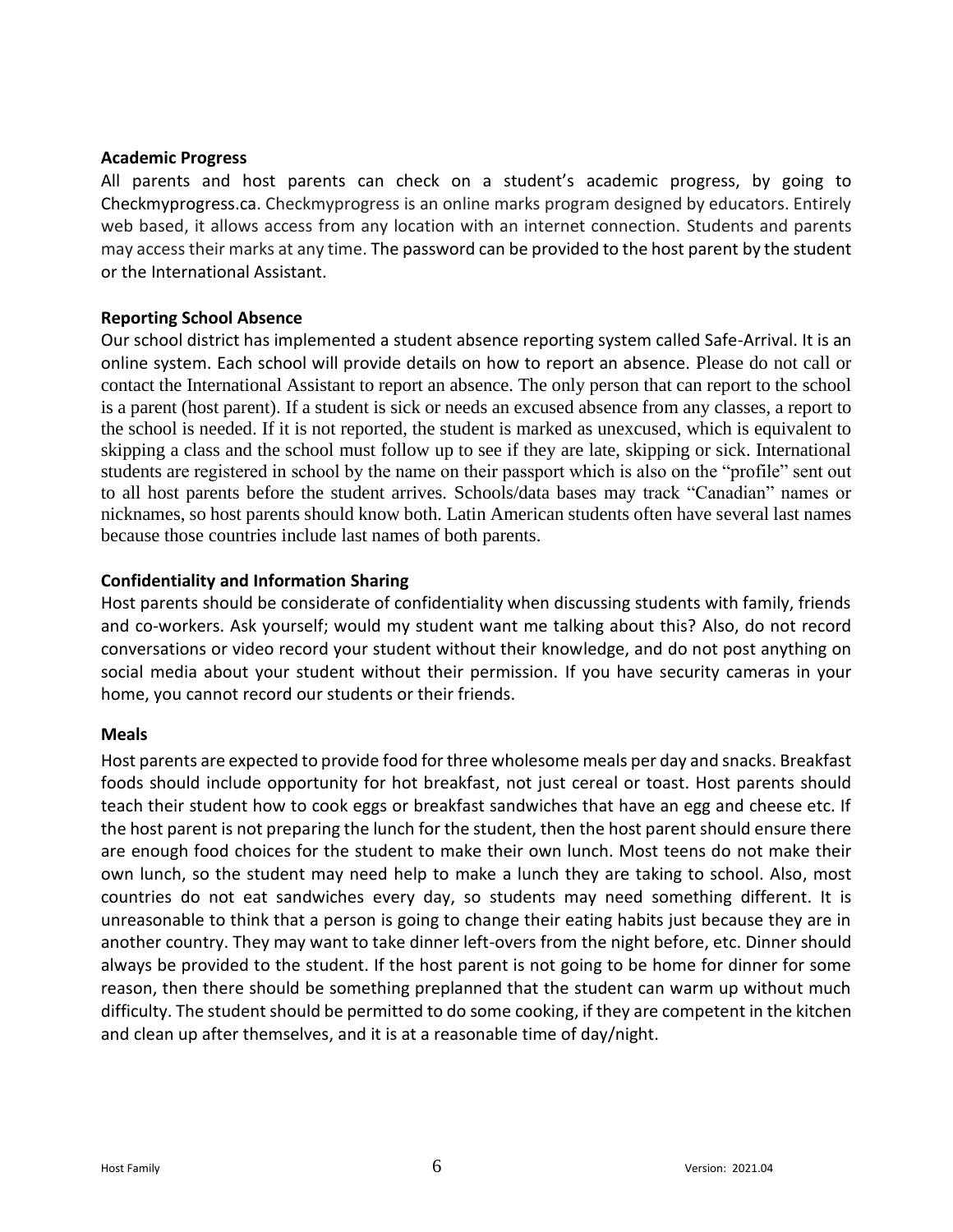#### <span id="page-11-0"></span>**Communication and Reporting**

It is critical for host parents to understand the importance of reporting information to the program about their student. The program must be informed of anything notable that could impact a student such as potential legal issues, anything that could cause harm or affect a student's well-being, difficult or out of ordinary behaviour, problematic academic behaviour, and issues that are troubling beyond the realm of "normal". Host parents should also report if the student continually does not follow house or program rules. Children and teens who are not being parented by their biological parents are at greater risk of being exploited, taking part in inappropriate activities, and of being abused. It is imperative to communicate any concerns about a student, to program staff. In most cases as their Custodian (immigration requirement to be in Canada) and as the program overseeing the student's safety and well-being, district staff must be involved in all important issues with students.

Students are informed repeatedly by the Program Manager and the Homestay Coordinator and the IA's not to take part in any illegal activity while they are in the program. Unfortunately, a few students every year, make the wrong choices. If a host parent is informed of any controversial, inappropriate, or illegal activity, by any student in the program it must be reported. Failure to report significant activity that could affect the well-being of students, will result in the host family not being permitted to continue hosting. Any discipline decisions about student behaviour are decided by the Program Manager and/or the Assistant Superintendent.

Prompt reporting of problems, including not following house rules is essential. For students to understand what is expected of them they must receive constructive feedback and possible consequences from host parents in a timely manner. If they are not given any feedback, they may continue a certain behaviour because they perceive it as being ok.

Correspondence between the Homestay Coordinator and host families by email is essential. Host parents must notify the International Program if they change their email address and provide an email address that is checked often, as there could be important notices sent out regarding homestay or the students.

# <span id="page-11-1"></span>**Asking for Help**

Host parents and students should feel comfortable getting in touch with the Homestay Coordinator regarding any problems that arise. Host parents are also advised to have some periodic contact with home country parents. We encourage host parents to network and keep in touch with other host parents of International Students.

Host parents must consider and realize that the student is an adolescent, and sometimes a very young one. He/she may be lonely, often disoriented with the new physical and social environment and may be struggling to learn a new language. The culture stress often produces a sense of insecurity. Be tolerant, honest, and courteous when communicating with your student.

# **When does student isolation require additional attention from district staff?**

- Withdrawal from family and friends
- Extreme home sickness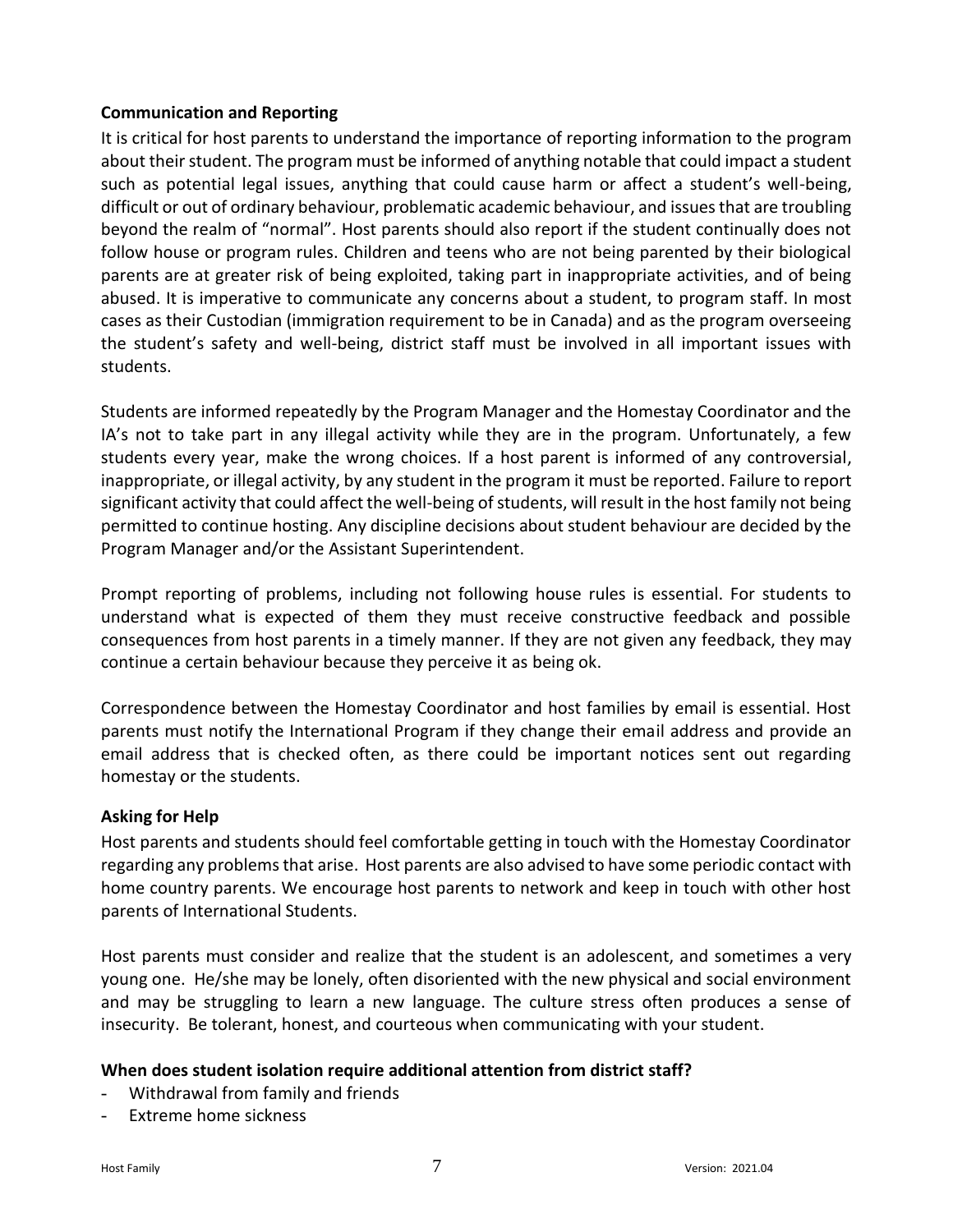- Negative view of new culture
- Not wanting to be around people different from themselves
- Sadness / Loneliness
- Anxiety / Frustration
- Don't care attitude with most aspects of daily living
- Unusual behaviours or behaviour not typical of your student

If a student is displaying any of these conditions, contact the Homestay Coordinator immediately. These concerns may also need to be discussed with the school counsellor.

# <span id="page-12-0"></span>**Changing Host Families/ Required Notice**

Changing homes is very difficult for youth. It is preferred that students do not move during their school term. Families and students are expected to make every effort to make the homestay a success. Students should contact their IA or Homestay Coordinator and host parents should contact the Homestay Coordinator if a student is experiencing difficulties. The Homestay Coordinator will try to help resolve the problem through clear communication between those involved. Everyone should try and be open and honest when discussing the problem. Disguising a problem to "save face" can create confusion and may not be the best way to deal with a problem. Often, what appears to be a problem may be based on cultural difference, communication problems or differing expectations and can be easily solved when discussed openly.

- **District to District homestay change**: When the Homestay Coordinator decides a move is necessary to another District Homestay, usually a two-week (14 days) notice will be given to the student and/or the host family. If the student is being moved because the host family has not met the program's contractual obligations, the student may be moved without paid notice to the host family. If a student is being removed from the homestay for the student's behaviour, the host family will receive minimum two weeks' notice.
- **District to Private homestay change:** If a student requests a move from the District Homestay Program to a private arrangement, the student will need to contact their IA. The IA will contact the home country parents and/or the agent for permission and provide a Homestay Waiver form for the natural parents to complete and the student will give the current host family minimum two weeks' notice in the calendar month. For example; the student must give notice by the 15<sup>th</sup> of the month or sooner to be covered by the paid notice. If the student does not give proper notice, then the student would have to pay for some nights of the following month to total 14 nights' notice. The homestay coordinator will clarify the amount owed by the notice date. When a student moves to a private homestay, the student does not receive any homestay refund for the current month. The IA will also ensure that the student is aware that the new private host family/company will assist the student with the move.
- **Student leaving the International Program**: If a student is leaving the program for any reason, the host family will be given minimum two weeks paid notice and the student will not receive any refund for the current month that they leave the program.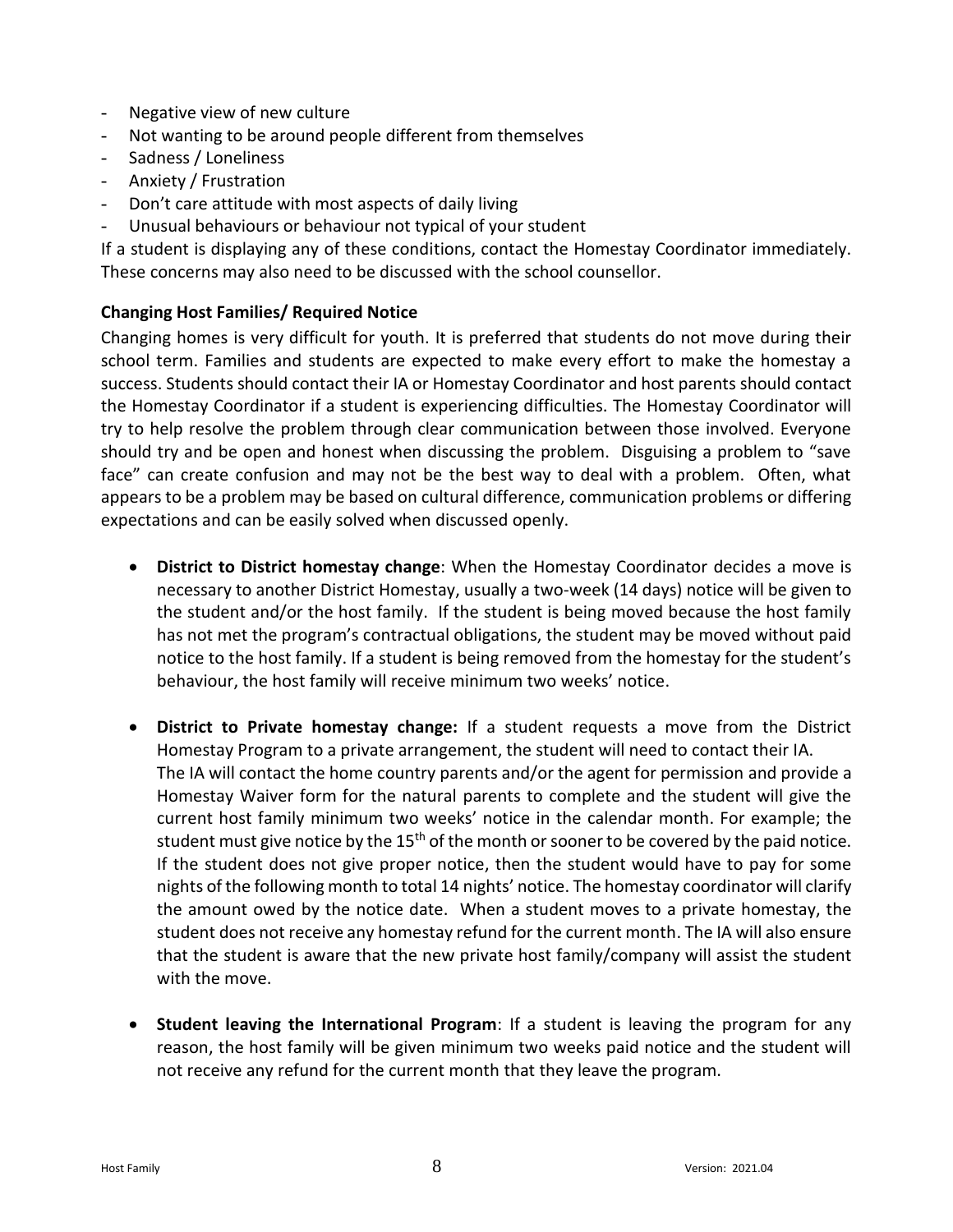#### <span id="page-13-0"></span>**State of Accommodations:**

Homestay parents must ensure that the student treats their home and the property with care and respect. The host parents should have a weekly inspection of the bedroom and the bathroom if applicable, to ensure the room is tidy, clean, and without damage. They should also ensure the environment is free of garbage, dirty dishes, food etc. If the host parent finds anything in the room that is damage or illegal, they should report it immediately to the homestay coordinator.

# <span id="page-13-1"></span>**Damage Deposit:**

Homestay damage deposit is not collected by the Abbotsford School District. Homestay families must make every effort to ensure the student's bedroom and private/shared bathroom are always clean and tidy.

# <span id="page-13-2"></span>**Arrival date of new students**

New students are transported to the new host family by the airport service, their local agent, or someone else the natural family has chosen. International office staff will call the host family when the office receives the arrival information. Host families will be told the date of arrival and the approximate time that the student will arrive at the homestay. Students are discouraged to arrive more than 3 days prior to the student orientation date. That gives the student time to settle in and purchase school supplies, etc. Host parents should not make vacation plans that do not include their student during this time. This can be a very stressful time for many students, so respite should not be considered when they arrive.

#### <span id="page-13-3"></span>**Homestay Payment Process**

The homestay payment period is from the first to the last calendar day of each month.

If the student's family has requested the "Homestay Payment Service", the homestay payments are given to the International Program at the beginning of the semester and the International office will disperse the funds each month, directly into the host family's bank account by Electronic Funds Transfer (EFT). The payments are processed to the host family, usually on the last Friday of each month. If that Friday is too close to the end of the month, then the office may decide to pay the host families one week prior. Payments are always made in advance of the month owing. For example, at the end of August the host family receives payment for Sept.

If the student or agent is paying the homestay fee directly to the host parent, then the student should pay their homestay fee on or before the first of the month, by cheque or cash directly to the host parents. If the homestay fee is paid in cash the host parent should provide a receipt and keep a copy.

If the host family is being paid from the office, we do not disperse homestay payments for the summer months, for students staying for summer school. Those payments must be made by the student to the host family. Our program "payment service" for direct payments is from arrival for September semester to June 30th only.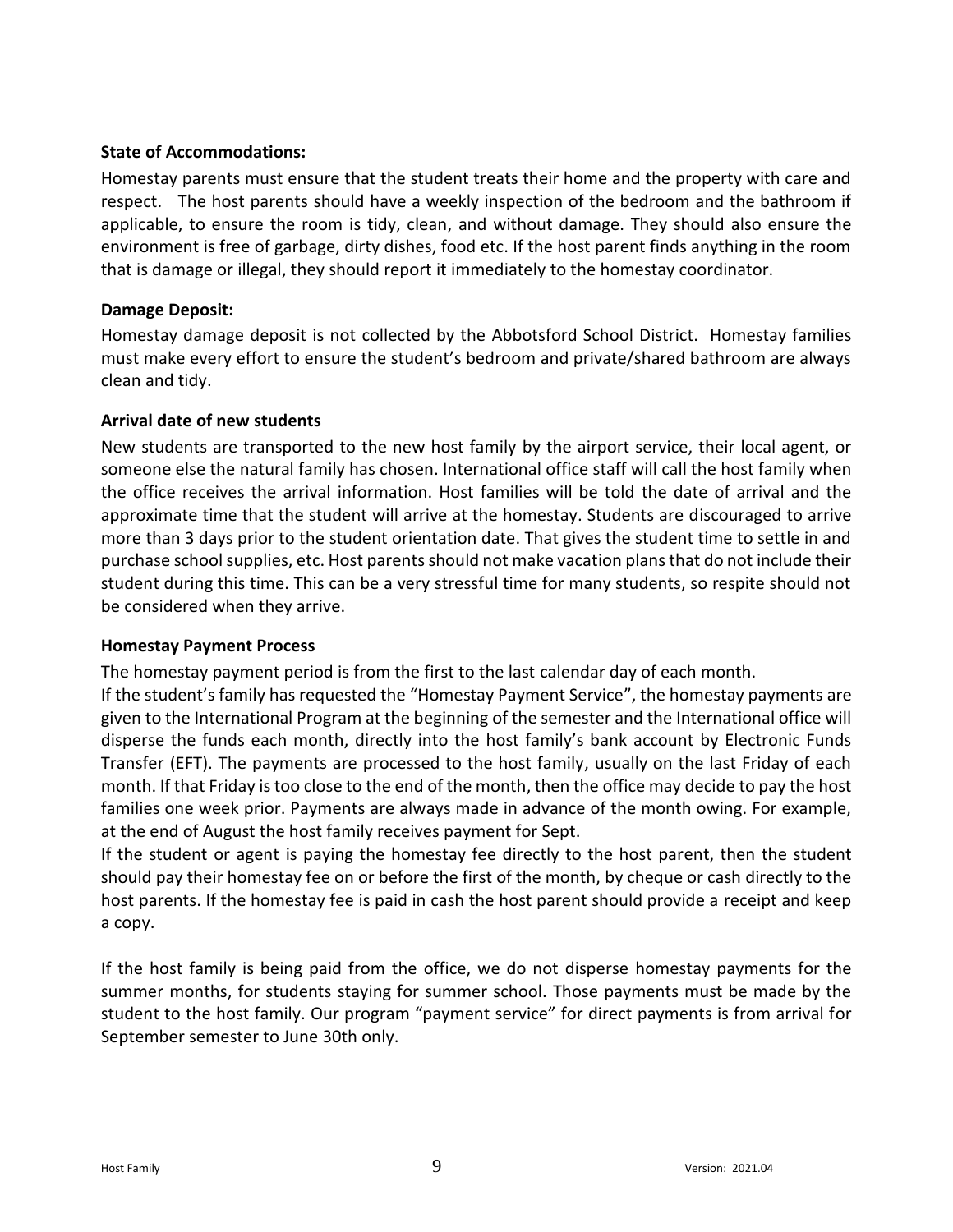#### <span id="page-14-0"></span>**Homestay Payment Fees**

The homestay fee is \$950.00 per month. (\$31 per night)

Homestay payments are full month payments from Sept. to June. The only nightly payment/refund calculation will be during student orientation period and sometimes if a student is changing host families. The homestay coordinator will determine the payment/refund based on the reason for the move and if two weeks' notice is necessary. Host parents must be committed to hosting for the full months of the semester.

#### <span id="page-14-1"></span>**Host Family Vacation Planning/Travel While Hosting**

Host families should try and plan their family vacations for months when they are not hosting, especially for one semester placements. If a family is taking a vacation while hosting the following should be considered:

The Homestay Coordinator does not normally arrange respite for families during the school year. As parents making plans for your family, it is up to host parents to make those arrangements and considerations as we would for our own children.

It is very difficult for teensto go to respite. Many times, they feel very displaced. Most families would never consider sending their own children to strangers when they take a vacation. Most parents taking a vacation without their children would usually arrange for a family member or friend to care for or supervise their children. That is why it is strongly recommend that if a family does need to be away, that they first consider if the student can stay with a friend so that there is familiarity for the student, or have someone come in to their home so that the student can stay in familiar surroundings.

For emergency situations the Homestay Coordinator can be of assistance for alternate arrangements, but for the most part, please consider these respite suggestions and please consider how this may impact your student.

If host parents are going away and they do make alternate arrangements, they should forward the dates they are away and provide the name, contact information and date of birth for the person who will be caring for their student, to the Homestay Coordinator. The respite family/person should also be familiar with our program guidelines and expectations, and the host parent should contact the student's home country parents as well to notify them when they are going to be away and where their child will be.

If host parents are interested in providing respite for other families, they should let the Homestay Coordinator know and they will be added to a list of families that have an extra bedroom available.

#### <span id="page-14-2"></span>**Respite (alternate care for your student)**

Students are not permitted to stay overnight on their own. If the host parent(s) are going to be absent overnight, they must notify the Homestay Coordinator of their travel dates and the name and contact numbers for the respite caregiver. Host parent(s) must arrange for a responsible adult over the age of 25, to be present in the home to care for the student, or another approved host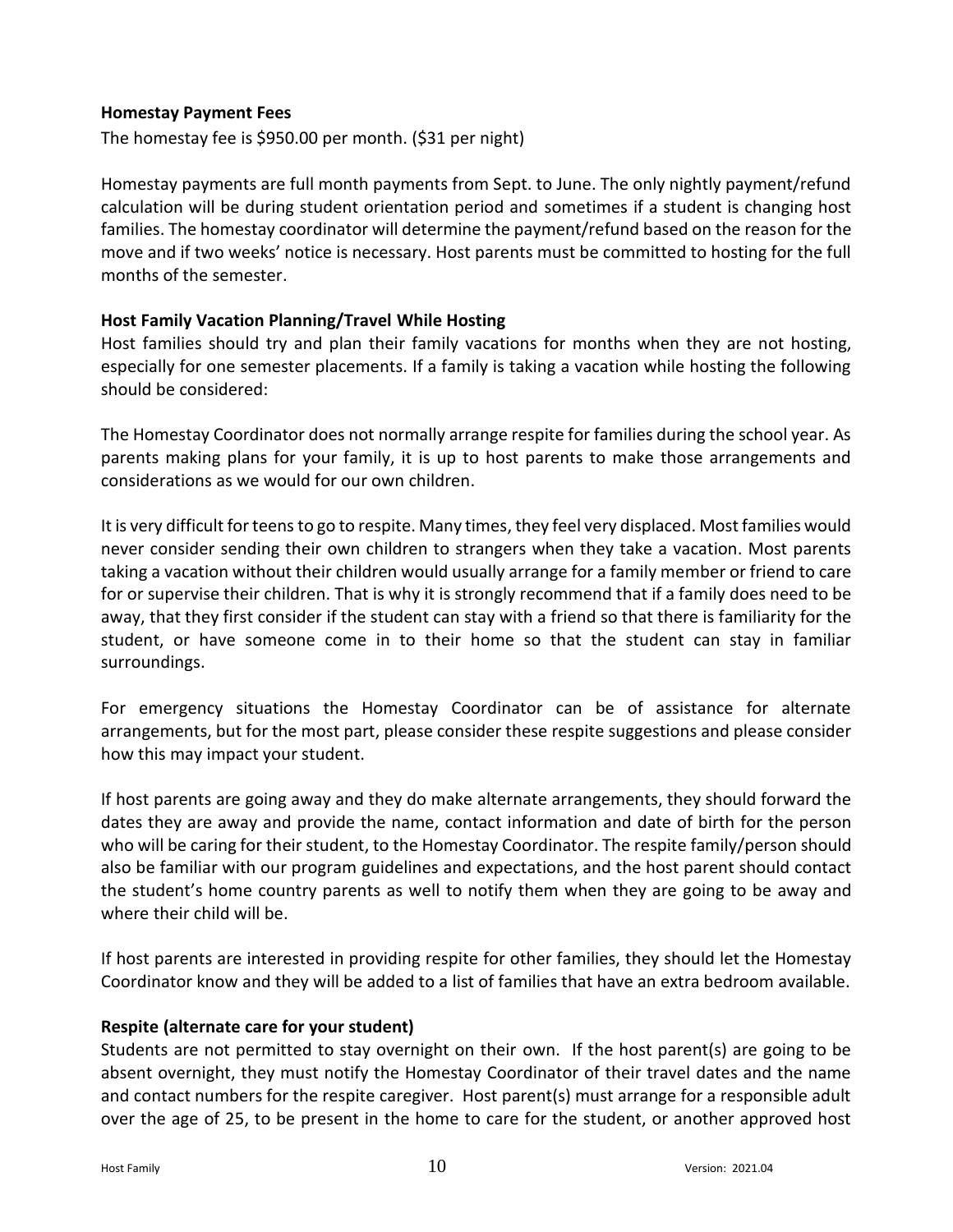family can be used for respite. Please remember, the **Respite** family will make arrangements for pay with the **Current** host parents, and all program expectations are the same as if it was their student. All respite exchanges, transportation, and plans are between homestay parents. The respite caregivers receive the full, per night, homestay fee, as they are providing all the care required, and they are accommodating the needs of the original host family. Please ensure that the adult you are choosing for respite is responsible and trustworthy. Families that leave their student alone without respite will not be permitted to continue hosting.

# <span id="page-15-0"></span>**Outings and Vacations (Student)**

Students come to Abbotsford for cultural and academic experiences. Host parents should enhance the student's experience with the occasional day trip to areas of interest. The homestay program expects that every family will minimally do one activity per month with their student. If the host family plans an overnight trip and would like the student to join them, the host family must contact the Homestay Coordinator and provide travel plans and dates. Permission from home country parents is needed for travel to the U.S. (as well as travel insurance) and can be obtained through email and forwarded to the Homestay Coordinator. If the student accompanies the host family on holidays, outings, or trips, the family pays for the accommodations and food. For entertainment, the student pays for their own admission tickets and/or personal expenses. In some cases, the student will join the family on a vacation where the student will have to pay a flight cost, etc. This extra charge to the student must be approved by the Homestay Coordinator.

# <span id="page-15-1"></span>**Student Travel to the United States (U.S.).**

Not all students can travel to the U.S. Some students will have a passport/visa that will allow them entry to the U.S., and some can obtain a temporary visitor's Visa depending on the country they are from. Long term students can apply for a U.S. Visa after they arrive. The student can apply online and if accepted they will be required to see the U.S. consulate in Vancouver when they are given an appointment, which usually takes about 4-6 weeks.

If a student is going to the U.S. for any reason the student and/or host parents must have permission from the student's parents in an email with the dates and details of the trip. This applies for day trips as well. Families that cross the border often, are encouraged to get a permission letter from home country parents for dates that cover a semester.

The student would also need travel insurance if they are covered by MSP at the time of travel. Some home country parents purchase travel insurance for their child for the duration of their time abroad. The host parents would need a copy of the policy number for proof of coverage or the student would have to purchase travel medical insurance prior to entering the U.S. Students that are covered by guard.me are covered for travel in the U.S.

# *If a student is considering a high-risk activity while in the U.S., the student and the host family must ensure that the activity is covered within the guard.me policy and/or MSP.*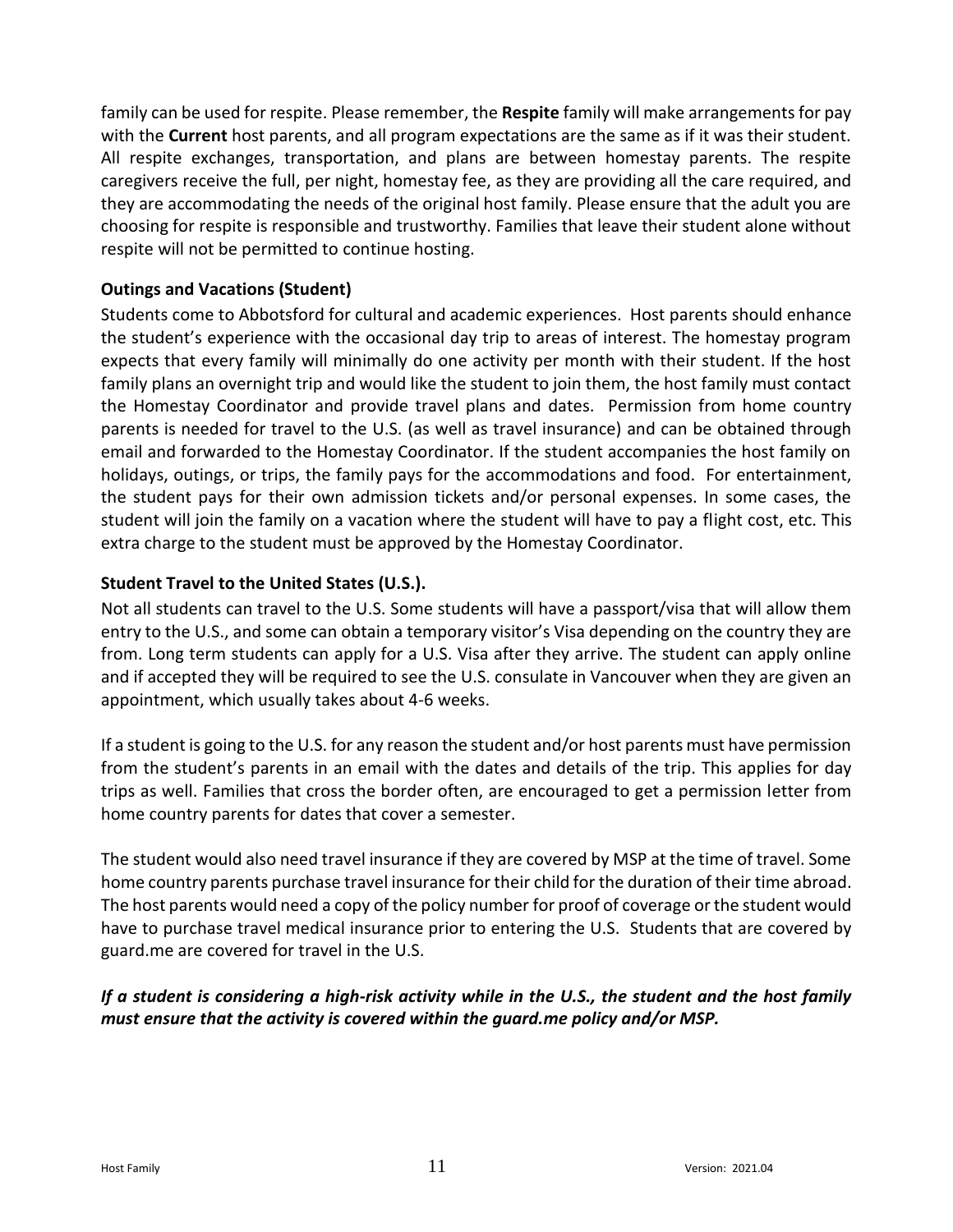# <span id="page-16-0"></span>**Day travel (student)**

**Fraser Valley**: Many students have home country friends studying in the Fraser Valley, therefore students are permitted to day travel without adult supervision to Chilliwack, Langley, Surrey and Mission, if the host parents have approved the travel and the student provides the names of the friends they are travelling with, the destination information, and have a working cell phone.

**Greater Vancouver Area**: Many of our students come from very large cities and are comfortable travelling around on their own. The age limit to day travel outside the Fraser Valley to the Greater Vancouver Area without an adult is 15. Students under age 15 must have an adult in reasonable proximity in case of emergency to travel outside of the Fraser Valley to the Vancouver area.

Students need permission from their host parents for day travel and host parents should confirm who their student is going with and have friend's cell numbers, what transportation plans they have made, when they will return, and what their safety plan is, if needed. If a student does not provide all the necessary information, they do not have permission to leave Abbotsford.

# <span id="page-16-1"></span>**Travel (student) outside of the Greater Vancouver Area without an adult (age 25 or older) is not permitted.**

#### <span id="page-16-2"></span>**Sleepovers**

Host parents need to plan for sleepovers as they would for their own children. Host parents and the program need to know within reason where students are. If a student is requesting a sleepover, it **must** be verified with the adult at the sleepover and there must be an adult present overnight. Students are **never given permission to stay overnight anywhere without approved adult supervision with someone over age 25.** Host parents should check the following:

- How much planning was done? Was this a last-minute request?
- Have you spoken to the parents living in the house where the sleepover is going to happen?
- Do you have all the contact information?
- Have you met the parent/family before? If not, do you want to meet them before you approve your student sleeping over at their home?

# <span id="page-16-3"></span>**Overnights or late curfews outside of Abbotsford**

Students requesting an overnight or a late curfew outside of Abbotsford must have permission from their host parents and their home country parents. The student must provide the host parent(s) with the contact information and address of the family that will be accommodating the sleepover or the adult that will be supervising the student. If the host parent checks with the other family or friends and decides to allow the student to have a sleepover or a late curfew, then the host parent must communicate directly with home country parents by email for permission, that includes the details of the destination and the adult supervisor. The host parent should request a copy of a government photo issued ID, for the supervising adult that provides name, age and home address. Because it can take some time for host parents to collect the information and contact home country parents, students should be encouraged to make plans well in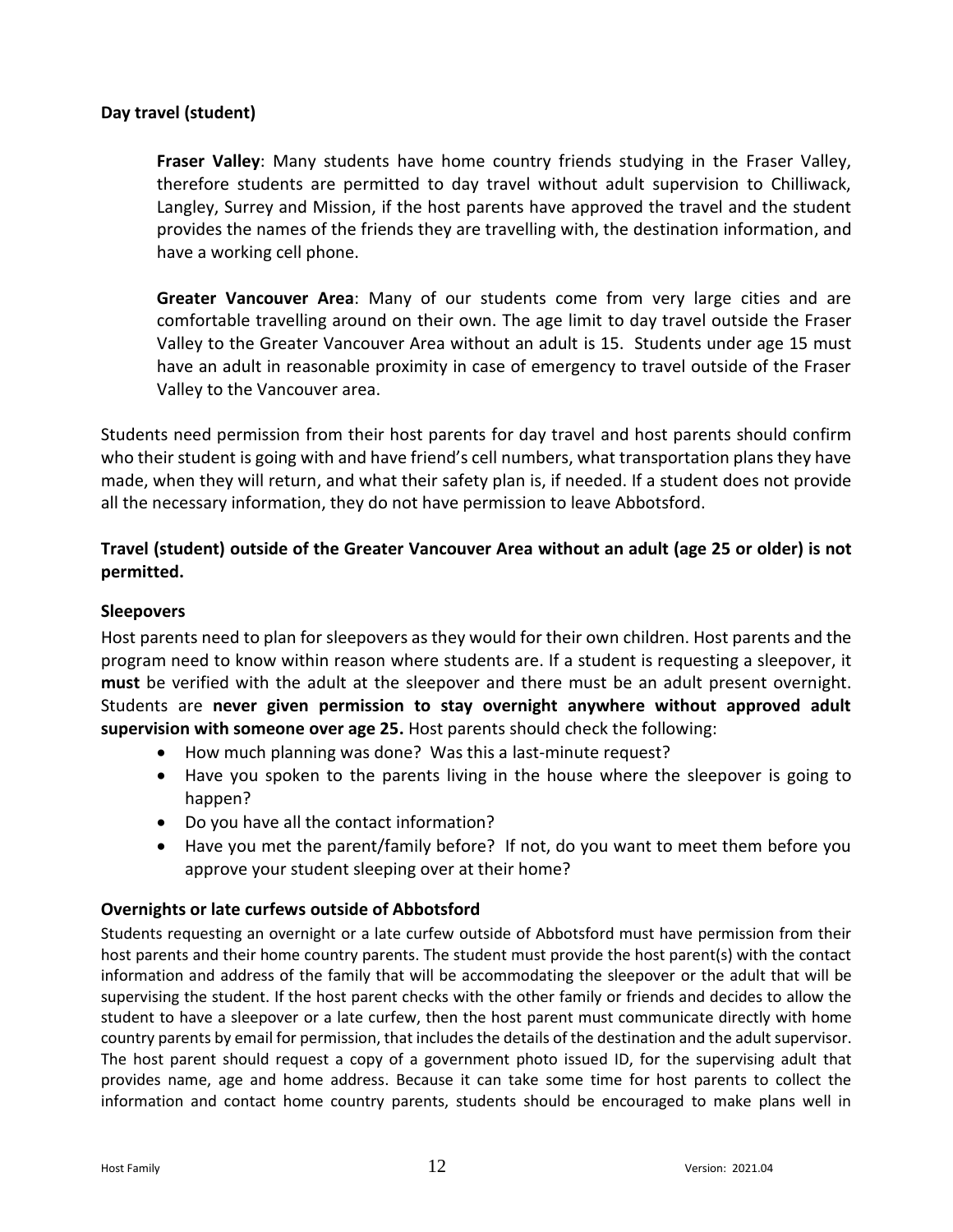advance, otherwise the sleepover may not be plausible. Overnights or late curfews without host parents outside of Abbotsford, must be reported to the homestay coordinator with a short email in advance, with the details so that our office knows where our students should be. Our office/program has the final authority to not permit an outing if it is a possible safety risk.

**If a student is considered missing, that is their whereabouts are unknown and it has been an unreasonable amount of time since contact, or if the time away is out of character for that student, call the emergency cell phone number immediately. Try to remember and write down, when you last saw or heard from your student, what they were doing, who they were with and what they were wearing.**

# <span id="page-17-0"></span>**Student Permission and Forms: Travel and High-Risk form/email at the end of the homestay guidelines.**

Host parents can sign school permission forms for students for field trips and regular activities that are not considered high risk. This includes school items such as lockers and books, etc. School ski trips are pre-authorized by home country parents. Home country parents must sign permission for the following sports in school or in the community: hockey, soccer, rugby, and football. Some concerts and events outside of Abbotsford will not be permitted, so students and host parents should contact our program for information, before students purchase any venue tickets.

# <span id="page-17-1"></span>**High-Risk Activities and Permission**

Host parents must get permission, by email, from home country parents for anything that may be considered high-risk. Students are not automatically granted permission to do something while they are here even if their home country parents or their host parents say it is "ok". Home country parents may not be aware of the risk and/or the policies of our program. Please check with the Homestay Coordinator if you have questions about permission. The International Program is the final authority when needed, on any day or overnight travel outside the city of Abbotsford.

Winter, mountain and some other activities that could be considered high-risk require written permission from home country parents. Permission can be obtained through email and forwarded to the Homestay Coordinator. Some of these activities include skiing, snowboarding, tubing, river rafting, kayaking, trampoline (personal and parks), ATV's, boating, rock climbing (outdoors). Contact the Homestay Coordinator if you need any clarification or questions regarding activities. A form will be provided, that host parents can email to home country parents for permission and liability waiver.

#### <span id="page-17-2"></span>**Sports teams and other organized activities**

We recommend that if a student wants to play a sport while they are here that they do it through their school. Some students sign up for dance, swimming, skating, and martial arts. The District Homestay Program will not expect a host family to provide support and transportation for community sport teams such as hockey, soccer or baseball. Students that enroll for these teams will be asked to find a privately arranged homestay that will meet their needs. Host parents should not encourage their student to enroll on a community team unless the host parent is willing to provide all the transportation and support and not be reimbursed for their time and travel.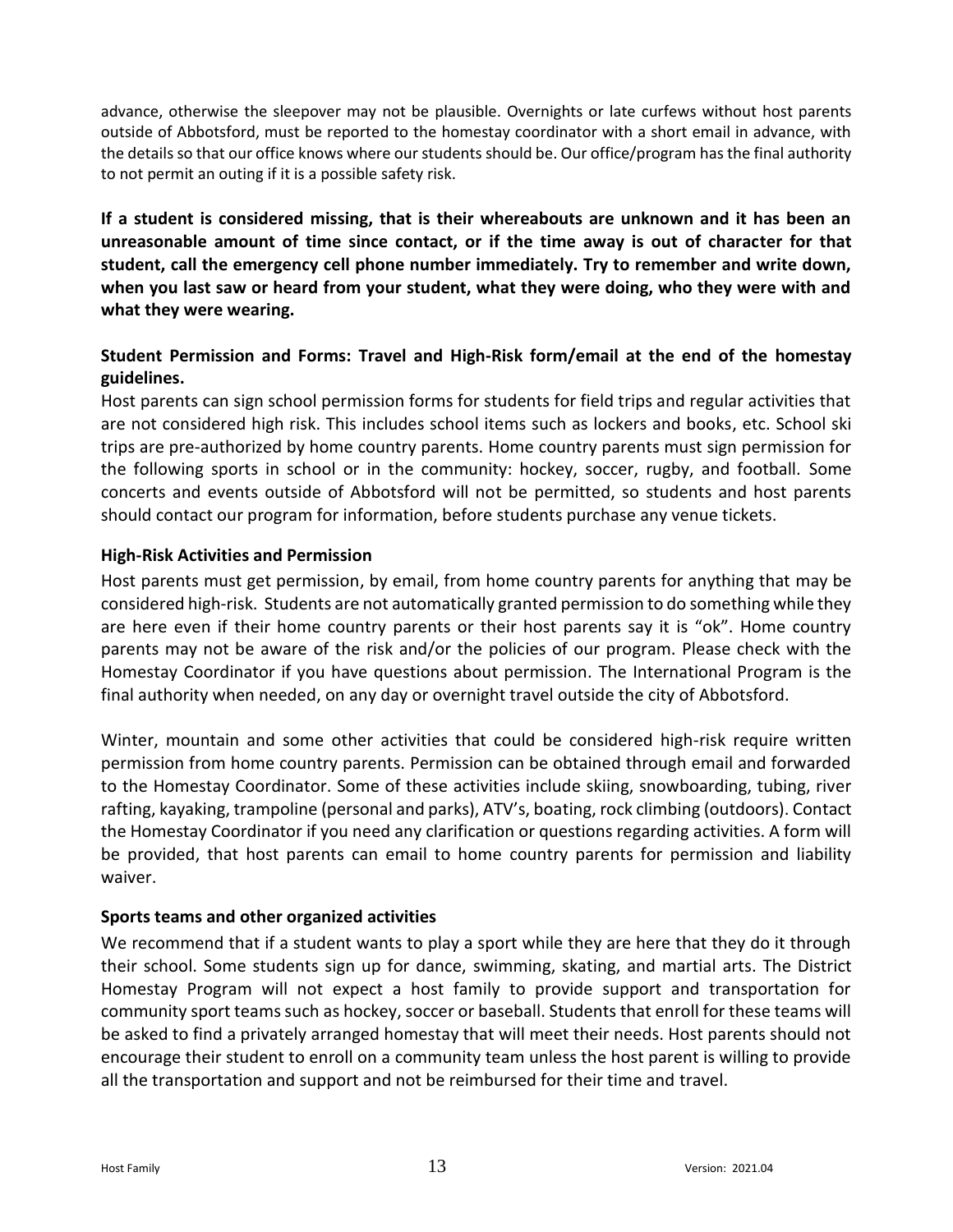# <span id="page-18-0"></span>**Healthy Time Management**

After school and weekend hours for students should be spent in healthy age appropriate activities. All teenagers need a certain amount of 'free time'. If students tend to gravitate to the mall and/or computers, homestay parents may have to set limits. We encourage students to participate in outings and activities with families and friends. Student socialization with their Canadian family and friends is of the utmost importance for optimum cultural integration and family bonding.

#### <span id="page-18-1"></span>**Homestay House Rules**

House rules are very important! If a host family's house rules are not written out, students may be unclear what the expectations are. Host parents should have a discussion with their family about house rules before the student arrives and be clear about rules and expectations. A list should be provided to the student for their reference. All house rules should be enforced as explained to the student. Issues related to imposing consequences shall be age appropriate, logical, and related to the broken rule. List rules in a positive, clear manner. "Pick your battles," and host parents should decide what is important for their home and family members. If unsure, contact the Homestay Coordinator. Not enforcing house rules or not imposing consequences is problematic for the student and for the program. Consistency is the key to success and students should all have some similar expectations in all District Homestays. Host parents need to report ongoing problems with house rules in a timely manner. Host parents should report a problem in the month it incurs (minimally).

# <span id="page-18-2"></span>**Curfew**

Host parents should decide before the student arrives what an age appropriate curfew is for their student. It is expected that the host parents will do their best to ensure that students are home by curfew. Of course, there are exceptions for constructive activities, but if students are just out with friends it is important to expect them home by curfew. Although there will be some variance between families, curfews are generally similar. A good guide is time and grade for weekend curfew. For example, if a student is in grade 10 then their curfew should be 10pm. Host families with extreme curfews (too early or too late) may be contacted by the Homestay Coordinator for alternative considerations. Curfews are important for safety; they encourage and teach teenagers respect for rules and it shows that parents care about their teens and worry about them when they are not home.

# <span id="page-18-3"></span>**T.V./ Cable**

If a host family subscribes to a provider that offers pay per view, ensure that parental controls are set on the PVR. Not only could students access inappropriate material (accidentally or intentionally), but there could be program rental charges. The program will not be responsible for charges incurred by the student if the host parents do not have parental controls set.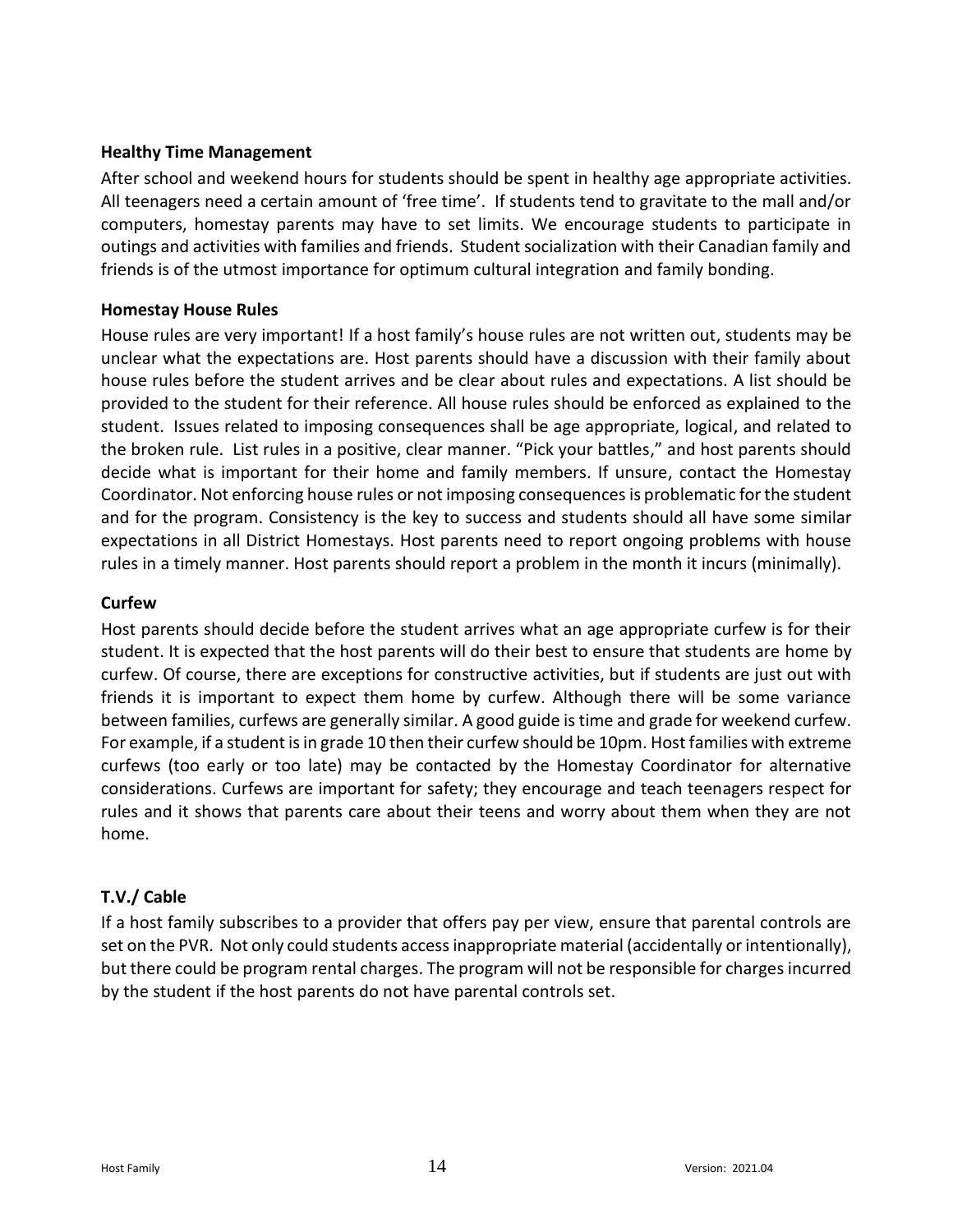#### <span id="page-19-0"></span>**Medical Insurance Coverage**

All International Students in British Columbia must have Medical Insurance and it is provided/purchased through the International Program.

• **PHASE ONE**: All new students will be on **guard.me** private medical insurance for the first three months in Canada. If a student is only enrolled for one semester they will remain on the private insurance until they leave the program at the end of that semester.

At the time of treatment at a clinic or Doctor office, the student may have to pay for the medical service. If applicable, keep the receipt that is provided at the time of the medical service. File a completed claim form online or mail the original receipts (keeping a photocopy for the student) **within 30 days** to: Claims inquiries: [claims@guard.me](mailto:claims@guard.me)

Each student will be provided a brochure explaining complete coverage when they receive their guard.me insurance and how to be reimbursed for costs.

**If a student requires medical attention at the hospital while on guard.me, the adult person responsible for the student should provide the medical letter provided with the guard.me brochure or the one attached at the end of this booklet. The letter will explain to the hospital that our office will arrange payment. Host parents should keep a copy of this in their car. Host parents should not offer to pay any hospital bills and give the letter to the inquiring person at the hospital for payment instructions.** 

**Translation services are available through guard.me for critical care and emergency medical situations.**

• **PHASE TWO**: The student will be on the Medical Services Plan of British Columbia (MSP) after 3 months in Canada. (Reminder: students who are enrolled for one semester only and leaving at the end of that semester will not switch over to MSP).

If a student is sick or has an accident, they only need to present their **BC Services Card** at the time of treatment. The student will receive their **BC Services Card** from their International Assistant. The student should carry their BC Services Card with them. There are no receipts – this medical plan pays the health care service directly.

Students travelling anywhere in Canada are fully covered under MSP. While travelling in the U.S. the student is covered by MSP with restrictions. The student would also need travel insurance if they are covered by MSP at the time of travel. Some home country parents purchase travel insurance for their child for the duration of their time abroad. The host parents would need a copy of the policy number as proof of coverage or the student would have to purchase travel medical insurance prior to entering the U.S.

Students that are covered by guard.me are covered for travel in the U.S.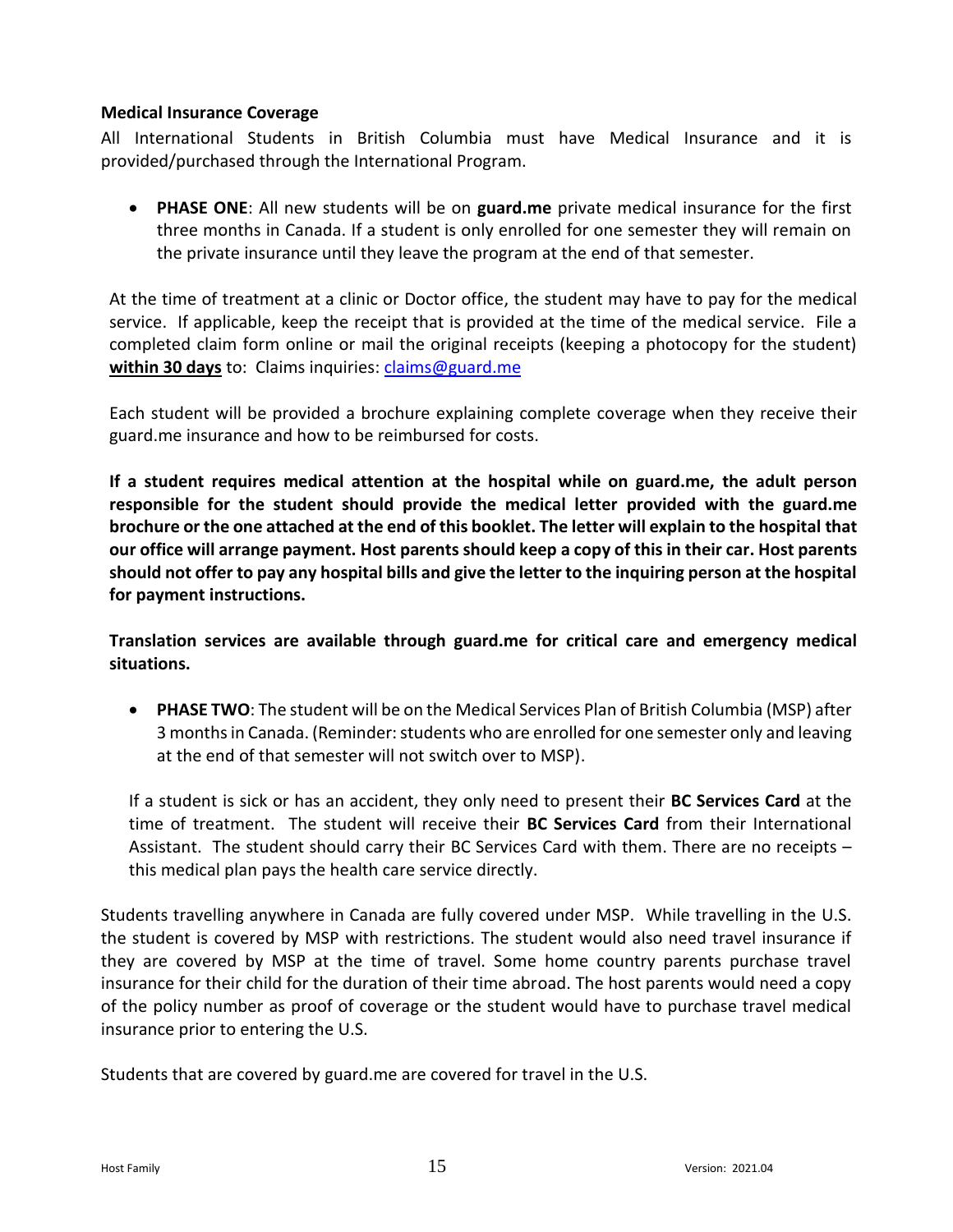#### **Exclusions to guard.me medical coverage:**

- participation in professional sports or hazardous activities such as motorized contests of speed, parachuting, skydiving, hang gliding, bungee jumping, cave exploring, mountaineering, rock or cliff climbing, or scuba diving; and
- operating any type of aircraft or travelling as a passenger on any non-commercial flight; operating any form of motorized transport on land or water without a licence valid for the area where operating; travelling in or on a motorcycle, snowmobile, or any kind of vehicle while racing or off-road, unless no roads exist in the area in question;

There are exceptions and the following are allowable:

- Facilities that are on school property such as climbing walls and trampolines, and activities that are school sanctioned and supervised e.g. a canoe trip.
- Activities run by certified licenced tour operators i.e. white-water rafting
- Activities such as skiing/snowboarding are fine provided students are going to a licenced mountain (no back-country hiking or skiing) and that they adhere to the rules and regulations of the mountain. Wearing a helmet is not yet the law on the mountains but we strongly recommend it. There was a student death in another district that may well have been prevented if he had been wearing one.
- Mountain biking and all non-motorized biking is fine but in BC the law is that they must wear a helmet.

**Hospital visits, medications, accidents, or serious illness must be reported to the Homestay Coordinator or the Program Manager or the Program Emergency Phone as soon as possible.** If a student is ill for an unreasonable period of time, or has unexplained pain or symptoms, the host parent should seek medical attention as soon as possible. If the host parent is working, they should arrange for someone else to accommodate the student's needs while they are sick and/or at a clinic, doctor's office, or hospital. Host parents should note and possibly report any student who is taking questionable non-prescription medications.

#### <span id="page-20-0"></span>**Medication Policy**

The District Homestay Program has a medication policy. Students are usually not accepted if they are taking prescription medications. Students are asked on their application if they are taking any medications. If they answer "yes" then a decision is made by the program whether to accept the student. If a student does not disclose that they are taking medications and the host family discovers they are taking a prescribed medication after arrival, the International Program must be notified, and the situation needs to be assessed. The medications and administering of them, may not be acceptable for our homestay program. If the student is accepted to stay in the District Homestay Program, a form must be completed by the home country parents and the student. All prescription medications must be kept in a safe place, by the host parent, and administered by an adult. Please consult with the Homestay Coordinator for further guidelines.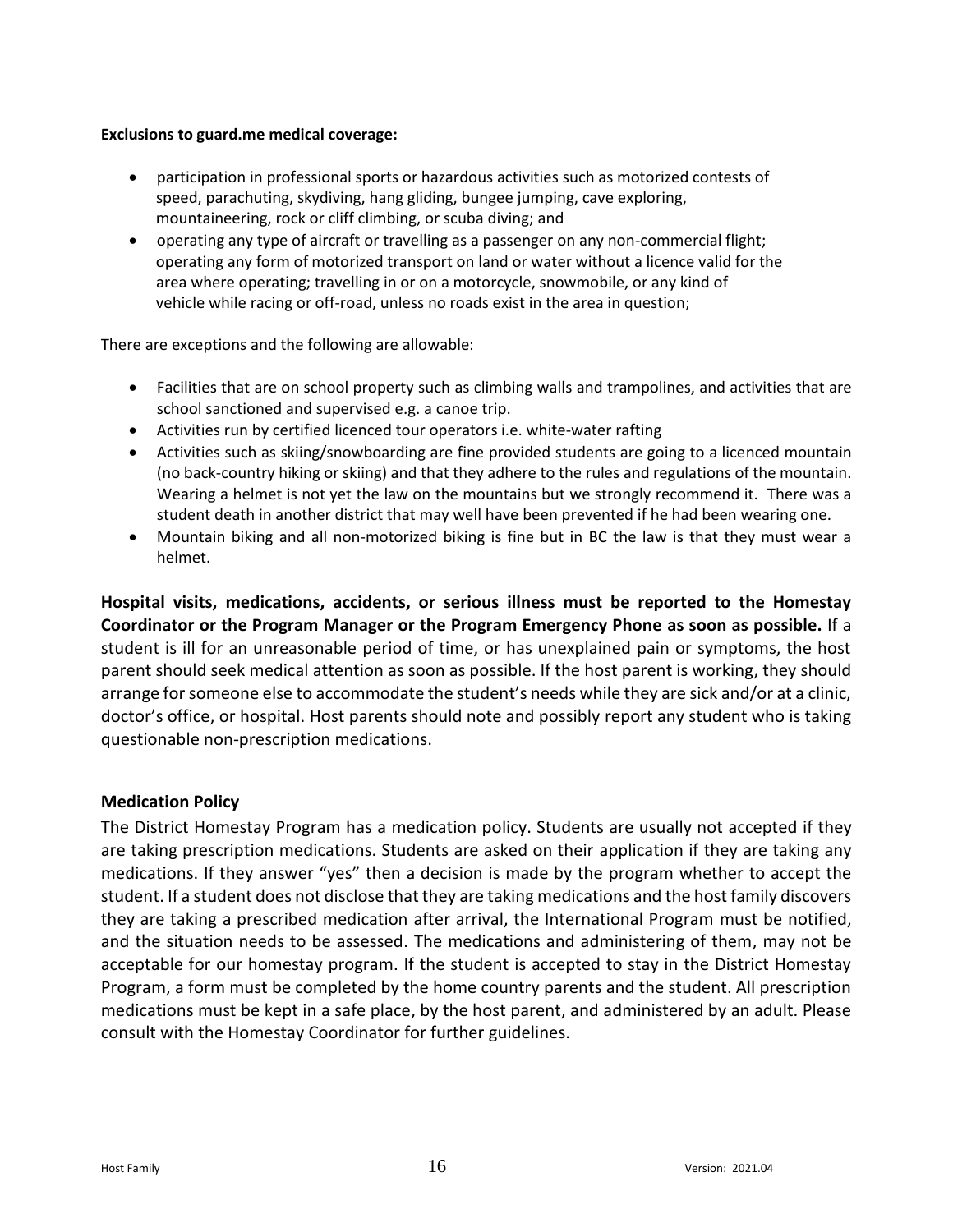# <span id="page-21-0"></span>**Computer/Phones and Internet**

Most students will have their own laptop or electronic device and require internet access. Internet access needs to be provided at no extra cost to the student.

Computer time is becoming an increasing problem with youth worldwide. Many parents find they need to limit and control the amount of time their children are on their electronic devices. When possible, the internet should be shut off at a reasonable time at night to avoid problems. International students use the internet as a way of communicating with their home country. Although this is a fun way to keep in touch, it can also become obsessive and problematic. Please call the Homestay Coordinator if you think the computer time is a problem. Letting a student spend excessive amounts of time online is discouraged. If phone and/or internet is a continuing problem, host parents should consider having their student put their device somewhere else in the home at a reasonable age appropriate time at night.

The program advises that host parents not permit their student to use a family computer. If a student does not arrive with a laptop, they should speak to their parents and arrange to purchase one if needed. If the homestay permits the student to use a home computer, they do so at their own risk of computer repair and/or computer replacement and access to any internet sites.

Internet usage rates: Internet providers track and charge for streaming services like Netflix and Movie and TV show watching on the internet. This is a fact of life for this generation. As a host family of a teen from another country it is more than probable that your student will be streaming some shows, therefore host parents must check with their internet provider and ensure they have purchased an internet plan that provides for streaming. The bedroom provided to the student(s) must have a strong WIFI connection. If the connection is not strong enough, the host parent may have to purchase a booster.

# <span id="page-21-1"></span>**Cell phone**

All students in the District Homestay Program are required to have a cell phone with talk and text that does not require Wi-Fi or an App. Almost all teenagers in Canada and other countries have cell phones. The host parents need to be able to contact their student if needed and the student needs to be able to let their host parents know where they are and what they are doing; and if they are going to be late or if they may have a problem or emergency while they are out in public.

Many students get an inexpensive pay-as-you-go phone for calling and texting. An average cost for a plan without data is approximately \$40 per month. Host parents cannot expect students to use data rather than Wi-Fi in their home.

Host families of long-term students that help the student get a long-term cell phone plan must consult with the student's parents for approval. A form is provided at the end of the homestay guidelines**.** Our program does not encourage host parents to sign or add students to new or existing contracts. If a host parent does not have a parent fill out this form for a contract and the host parent signs for a contract, we will not cover the cost if there is a problem during the student's time here or after they leave.

Similar to the internet, having a phone has advantages but it can also be problematic. Many parents have problems with the amount of time and how late the students are on the phone. If phone and/or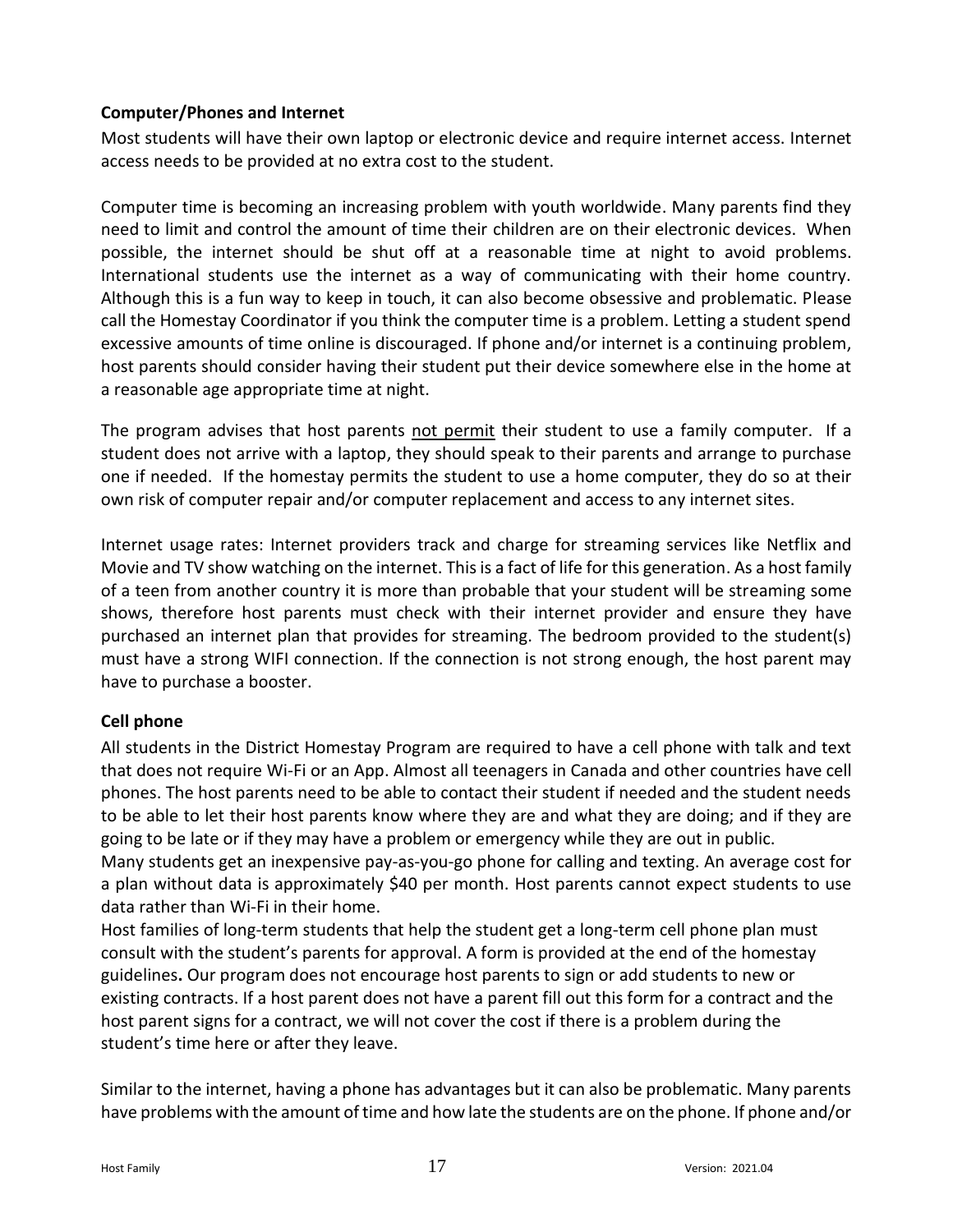internet is a continuing problem, host parents should consider having their student put their devices somewhere else in the home, at a reasonable age appropriate time at night.

If at any time the student's phone is not working and the host parents are not able to text or call the student, the host parent should report to the Homestay Coordinator immediately. Many students do not keep their phone working and that is a safety risk. It can also be a risk for many homes that no longer have a landline.

# <span id="page-22-0"></span>**Bus (School Bus and City bus) and Familiarity with Abbotsford**

Host parents should show the student how to get to school and provide them with an orientation of the city. This may involve walking the student to school and bus stops and possibly riding the bus with them the first few times they use the system, depending on their age and maturity. Students can purchase city bus passes at their school office or local retailers. The International Program does not provide city bus passes.

If the host family lives in a neighbourhood that is beyond the school district's walk limit and a school bus is provided, there is no cost to the student for school bus. The host parent registers the student with the district Transportation Dept. just as they would for one of their own children. The Homestay Coordinator will provide the Transportation Dept. with a list of students who are exempt from payment. The Homestay Coordinator may approve a city bus pass for a student that has been placed out of their school catchment and/if a school bus may not be available.

# <span id="page-22-1"></span>**Transportation (car rides)**

Students are encouraged to discuss their transportation needs with the host parents in advance. The student will also need to understand that it may not always be possible for the host to accommodate their request. Hosts are to provide, within reason, transportation to their student. Homestay parents do not charge their student for transportation within a 35 km radius of their home. Should there be transportation requests beyond this range the host could request payment for gas and parking expenses if required. The student can only be charged if the transportation in question is for the student only and is not part of a family outing. For example: the host family is going to Vancouver and the student asks to be dropped off at Metrotown. The host family cannot charge the student for transportation.

# <span id="page-22-2"></span>**Family Vehicle**

The host family's vehicle(s) must accommodate all the members of the family and the student(s) with a seat belt for each person for outings and sightseeing trips. It is highly recommended that the host family's third-party liability be 3 million dollars minimum. It is a reasonable cost to purchase and something all people should have that are transporting non-biological children.

# <span id="page-22-3"></span>**Visiting Parents and Family Members**

The Homestay Program provides housing for students only while they are attending school. Visiting parents and/or family members should plan to stay in a local hotel. Many host parents feel pressured or obligated to have the student's family stay with them if they are visiting Abbotsford. It is a very different and sometimes difficult dynamic to have parents/adults stay. Host parents can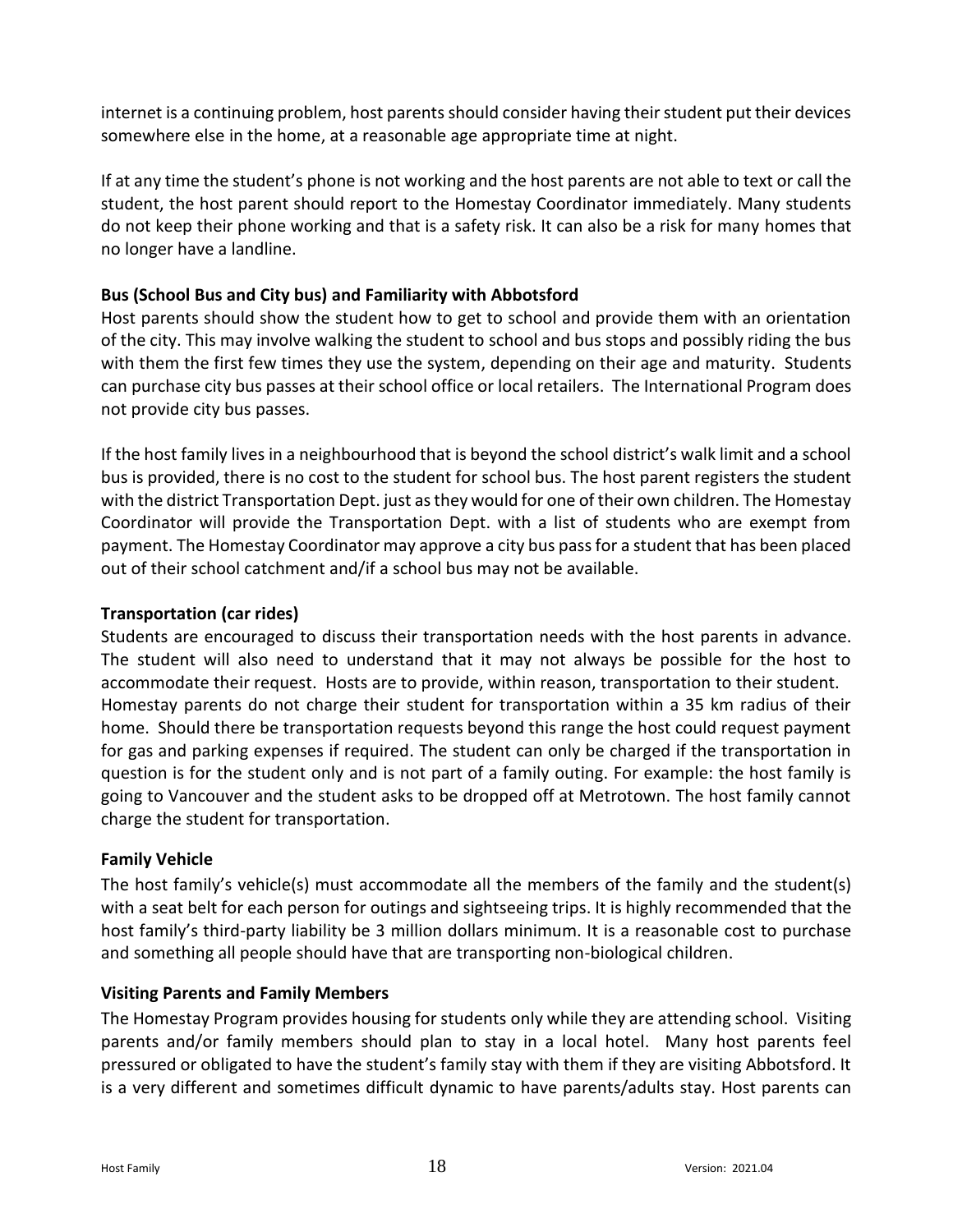simply say that the program does not allow it. Please communicate with the Homestay Coordinator if you have any questions or concerns.

# <span id="page-23-0"></span>**Household Chores**

The host parent(s) should assign household chores for which the student will be responsible. In Canada each member of the family assumes chores to maintain the cleanliness of the house. As a member of the family, it is important that the student participate in the household routines and chores. The chore should be something simple like setting the table or helping with dishes.

#### <span id="page-23-1"></span>**Paid Employment While in Canada**

Immigration Canada does not permit minor students to take a paying job in Canada while on Study Permit.

# <span id="page-23-2"></span>**Babysitting**

Students are not permitted to babysit or be responsible for minor/younger children at any time.

#### <span id="page-23-3"></span>**Pets**

Students are not permitted to acquire any pets of their own.

# <span id="page-23-4"></span>**Banking**

Host parent(s) should assist their student in opening a bank account if the student needs/wants one. Students should be encouraged to have a chequing account if they are paying the homestay payment to the host family and to use cheques to pay homestay payments. When opening the account, the student should use the name they have on their passport. Students should be discouraged from carrying large amounts of cash. Many students now use a bank card provided by their parents, which the parents deposit money to as they choose.

#### <span id="page-23-5"></span>**Money and expenditures**

Students are expected to provide their own spending money to cover incidental expenses, such as personal items, school supplies, city bus passes, entertainment and admissions; however, when the family goes out to an occasional movie or to dinner at a restaurant, the student should not be asked to pay. The host needs to discuss these financial matters with their student shortly after arrival. Even though this may seem awkward, it prevents hard feelings later if host parents are clear from the beginning.

#### <span id="page-23-6"></span>**Receipts**

Students cannot be charged anything over and above their homestay fee unless approved by the Homestay Coordinator or the Program Manager. This includes payments for possible damage, vacations, or food provided in the home. Check with the Homestay Coordinator if unsure. If a host parent thinks they may be eligible for reimbursement for something, ensure the receipts are kept for reference.

#### <span id="page-23-7"></span>**House Keys/Locks/Alarms**

The host is required to provide the student with a house key, code lock and alarm code if applicable. Host parents should instruct their student about locking and securing the house. It is highly recommended that one of the home's entry doors have a code lock. This can be changed at any time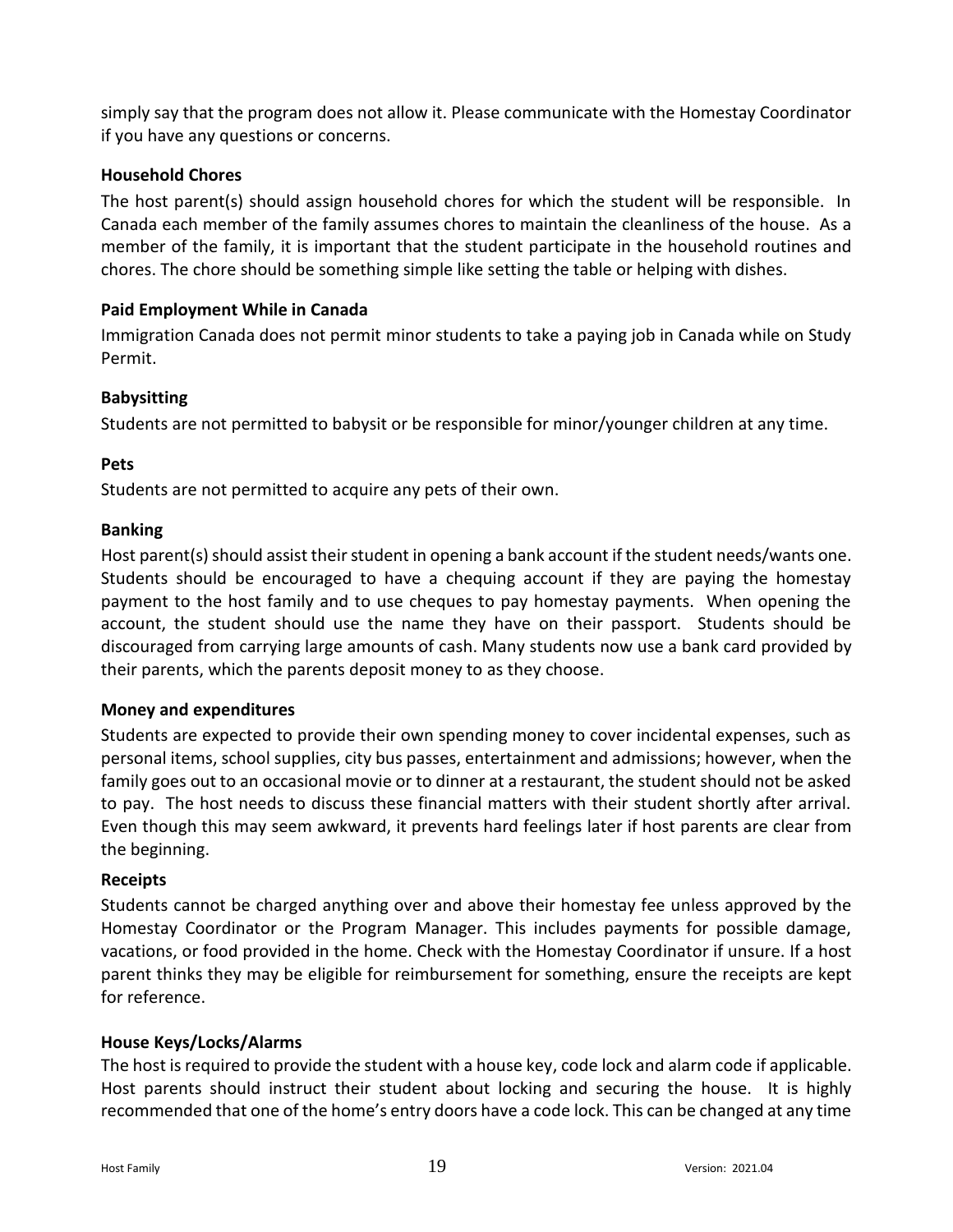and host parents do not have to worry about lost or stolen house keys. If the home does not have a code lock the student is not responsible for payment if the house needs to be re-keyed.

# <span id="page-24-0"></span>**Bedroom Door Lock**

The Homestay Program requires the student's bedroom door to have a keyed lock or a lock with a code. A student's privacy is very important, so a working lock should be on the door prior to the student's arrival. This will ensure that they have privacy from little children and/or other teen siblings or their friends, and anyone else that may have access to their room. The student's room should always be locked, when the student is **not** in their room.

# <span id="page-24-1"></span>**Laundry**

If the student is doing his/her own laundry, the host must give clear instructions on how to use machines, size of loads, amount of detergent, separating colours, etc. You may want to use a Post-It on the machines, so your student knows each time what is required. Host parents should discuss with their student how laundry was done in the student's home country. Like bathrooms, laundry is different around the world and some students will want to continue laundering their clothes the way they did before.

#### <span id="page-24-2"></span>**Bathroom**

Students are given thorough information in their Student Homestay Guidelines to make sure the student understands the differences between Canadian and Asian and South American bathrooms. Specifically, that there is no floor drain, and that the shower curtain goes inside the tub or the shower doors are closed. If a student has their own bathroom, the student should be responsible for cleaning it. Some countries do not put toilet paper in the toilet because it does not break down properly in their system. They wrap it and put it in the trash can. Therefore, some families find large amounts of paper in the bathroom trash. If you notice this, explain to your student that we flush reasonable amounts of toilet paper away in the toilet and suggest they review their Student Homestay Guidelines.

# <span id="page-24-3"></span>**Contact Information (Host Family)**

The host should provide the student with an ID wallet card that includes the host family name, address, home phone, and work numbers for host parents, and an emergency contact person, such as a neighbour or relative. If they have a phone or electronic device, ensure this information is added. People do not remember phone numbers because they do not have to "dial" them anymore, so if your student loses his/her phone, or it is turned off or broken, they will not know anyone's contact information.

#### <span id="page-24-4"></span>**Home Insurance Policy**

The host is expected to notify their homeowner insurance company that they have an additional person living in their house. They should ensure they have adequate liability insurance coverage. This is usually called, "Insurance for a Paying Boarder" and premiums vary with different companies. Also check to see if the student's personal belongings are covered by your insurance policy while he/she is residing in your home. If there is accidental damage caused by a student the maximum charge to a student will be \$500 or the insurance deductible, whichever is the lesser amount. The family's homeowner insurance or the host family will have to cover amounts exceeding \$500. A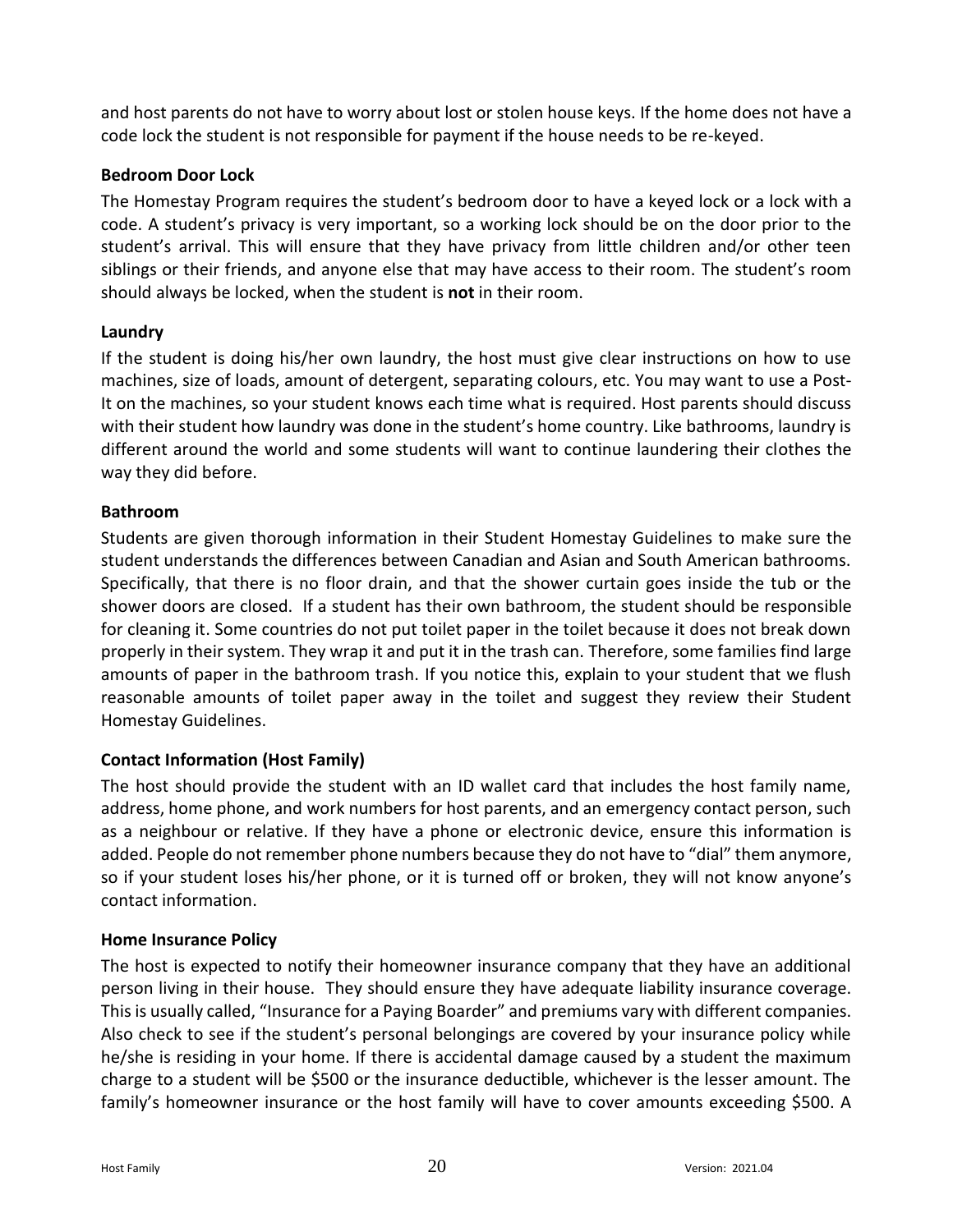report must be made to the Homestay Coordinator for accidents or damage that a family is requesting reimbursement for. The decision for reimbursement will be made by the International Program.

# <span id="page-25-0"></span>**Insurance for Personal Belongings (Student)**

In most cases the host family home insurance policies do not cover a student for their personal belongings in the event they are lost, damaged, or stolen. The student guidelines will encourage students to contact his/her parents to ensure the necessary arrangements have been made to have the student's personal property insured while studying abroad if the student thinks this is necessary.

# <span id="page-25-1"></span>**Learning to Drive**

Students in the International Program are not permitted to drive a motor vehicle even if they hold a valid British Columbia Driver's License, unless they are residing with one of their parents; therefore, no student in the District Homestay Program is permitted to drive a vehicle.

# <span id="page-25-2"></span>**Students ending program in Abbotsford**

All students who are ending their program in Abbotsford, must leave the District Homestay Program by either January 31<sup>st</sup> or June 30<sup>th</sup>. Students' medical, supervised homestay program, and District Custodianship end at midnight Jan.  $31^{st}$  or June  $30^{th}$ . If a student stays on in Canada past Jan.  $31^{st}$  or June 30<sup>th</sup> (depending on the program end date) the Abbotsford School District is not responsible for the custodianship, medical, care, finance, or supervision of the student.

# <span id="page-25-3"></span>**Preparing to leave Abbotsford**

Host parents should have their student pack most of his/her belongings and clean their room at least several days before the scheduled departure. Many students acquire a lot of clothing and items while they are in Abbotsford and they may need to purchase another luggage, or they may have to discard some items. Leaving this too late can be very frustrating for host families.

If the student is returning to the same host family in Sept., the host family should have a discussion with the student in May or June about what the student is leaving in Abbotsford. If a student wants to keep their belongings in their room with the understanding that no one else will use the student's room while the student is away, and the host family agrees, the student will pay \$500 for that time (departure until return date) This should be discussed with the student early, and the *amount must be paid in advance, by the student, before departure in June.* If the student takes all belongings with them, no payment is required. Many host parents put their student's belongings in the garage or storage room at no cost.

# <span id="page-25-4"></span>**Student Summer Break (July and August for students returning to Abbotsford in Sept.)**

The District Homestay Program provides homestay to students attending our academic school year, which runs from September - June. Homestay is not usually available to students during the summer months and the expectation is that students return to their home country during summer break. The only students that can continue in District Homestay during the summer break, are students that have registered to attend Abbotsford School District academic summer school. The student should leave the homestay program as soon as possible at the end of the summer school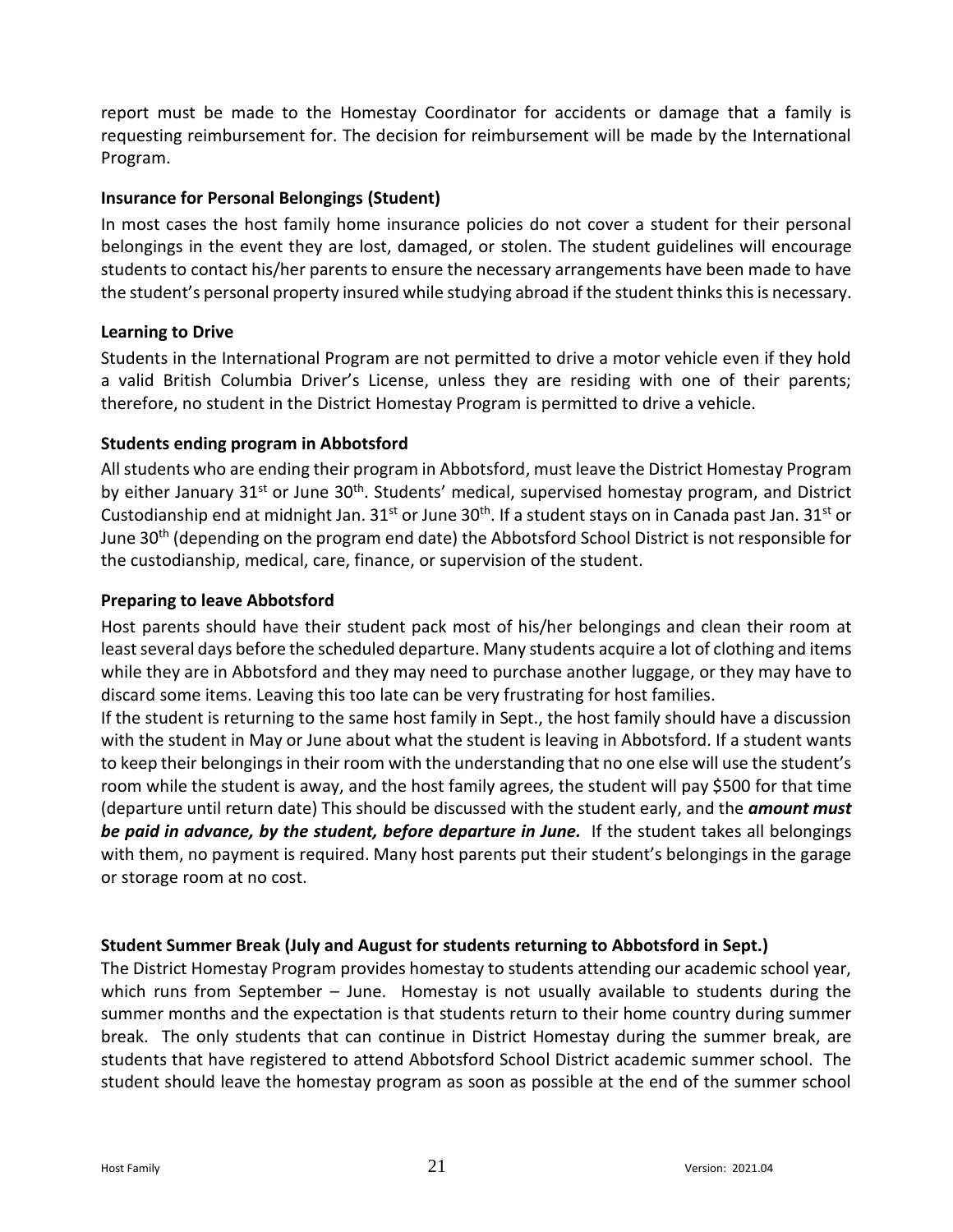program. Due to host family holiday schedules, it may not be possible for the student to remain in their current homestay and a temporary homestay may need to be arranged.

Any returning students with the District custodianship who choose to stay in Canada during the summer break, must have their home country parents arrange their accommodation and arrange a new notarized custodianship. Students **are not allowed** to stay in Canada during July and August without a new custodianship being established. The Abbotsford School District does not assume any responsibility or support for any student or host family that is not in a program approved summer placement.

# <span id="page-26-0"></span>**Airport Transportation**

# **When a student leaves or returns to Abbotsford**

• **Airport Transportation during the school year, for holidays, and breaks.**

Students often return to their home country for Christmas and Spring Break. The student and the host parents need to communicate about travel dates, well in advance, to ensure transportation needs to the airport are arranged.

A host family is not obligated to drive a student to the airport during the school year. If a student is mature and experienced with city/airport travel, there are options such as West Coast Express and Skytrain which connects to the Canada Line train that travels into the Vancouver airport terminal. There is also a bus from the Abbotsford airport to the Surrey Skytrain station to connect to Canada Line. If a student is too young or does not want to travel to the airport alone, the student and their parents can communicate with the host parents to see if the host parents are available to transport them, or if the host parents can help arrange a car service or taxi for the student.

If a host parent drives the student to the airport during the school year, the host family can charge the student \$50 to cover the gas, time, and parking fee. If the host family is unavailable to transport the student, then the host family will help the student make an alternative arrangement and the cost will be incurred by the student. This may be a ride from a friend, a taxi, or airport service.

# • **Airport Transportation at the end of a semester (for one semester students) or school year for others.**

When a student is leaving at the end of their program or school year it is expected that the host parents will take them to the airport and say their good-byes just as they would for their own child. **Host parents cannot charge the students for driving them to the airport at the end of the school year or program.** Although it is preferred that the host parents drive the student to the airport, this may not always be possible. We encourage home country parents to communicate about travel times that may be optimal, but that is not always possible when flights are booked by agents in other countries at the time of application. Host parents should make every effort to transport the student, as most of us would not send our own child to the airport on a bus or in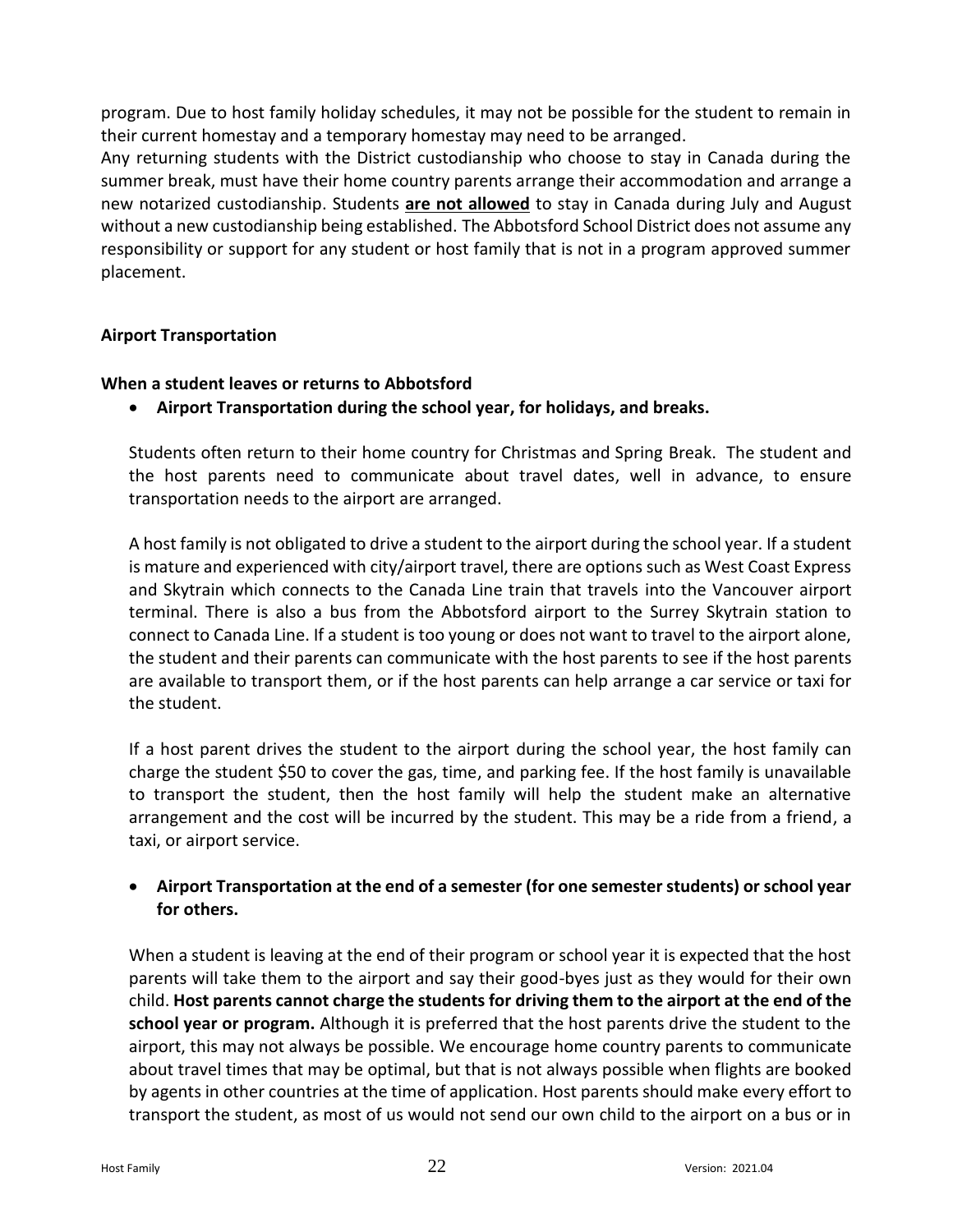a van. If the student, their home country parents and the host parents, cannot agree about airport ride availability, then the host parents should help their student make alternative travel arrangements. Deciding who is responsible for the cost would be at the discretion of the Homestay Coordinator after reviewing all the information.

> Airport Link Shuttle - info@airportlinkshuttle.com Phone: 1-604-594-3333

Language Limousine Services - Web: [www.languagelimousine.com](http://www.languagelimousine.com/) Phone: 604-988-7639 Email: information@languagelimousine.com

• **Airport Transportation for Returning Students:** If a student is returning for another school year in September to the same host family, it is the host family's responsibility to pick up the returning student at the airport, if the student and their home country parents have communicated with the host parents about travel arrival date and time. If the home country parents/student do not check with the host parent prior to booking the return flight to Abbotsford, the host parent may not be available because of work or family schedule. In that case the student would be responsible for the cost and choice of airport transfer.

Only students new to a homestay at the beginning of a semester are provided transportation upon their arrival.

#### **Closing out Student Bank Account**

If a student is leaving and not returning, then they will need to close their bank account. Host families should remind students and assist them if required.

# <span id="page-27-0"></span>**Fun Activity Ideas**

**This is an excellent website for activities: <http://www.findfamilyfun.com/main.htm>**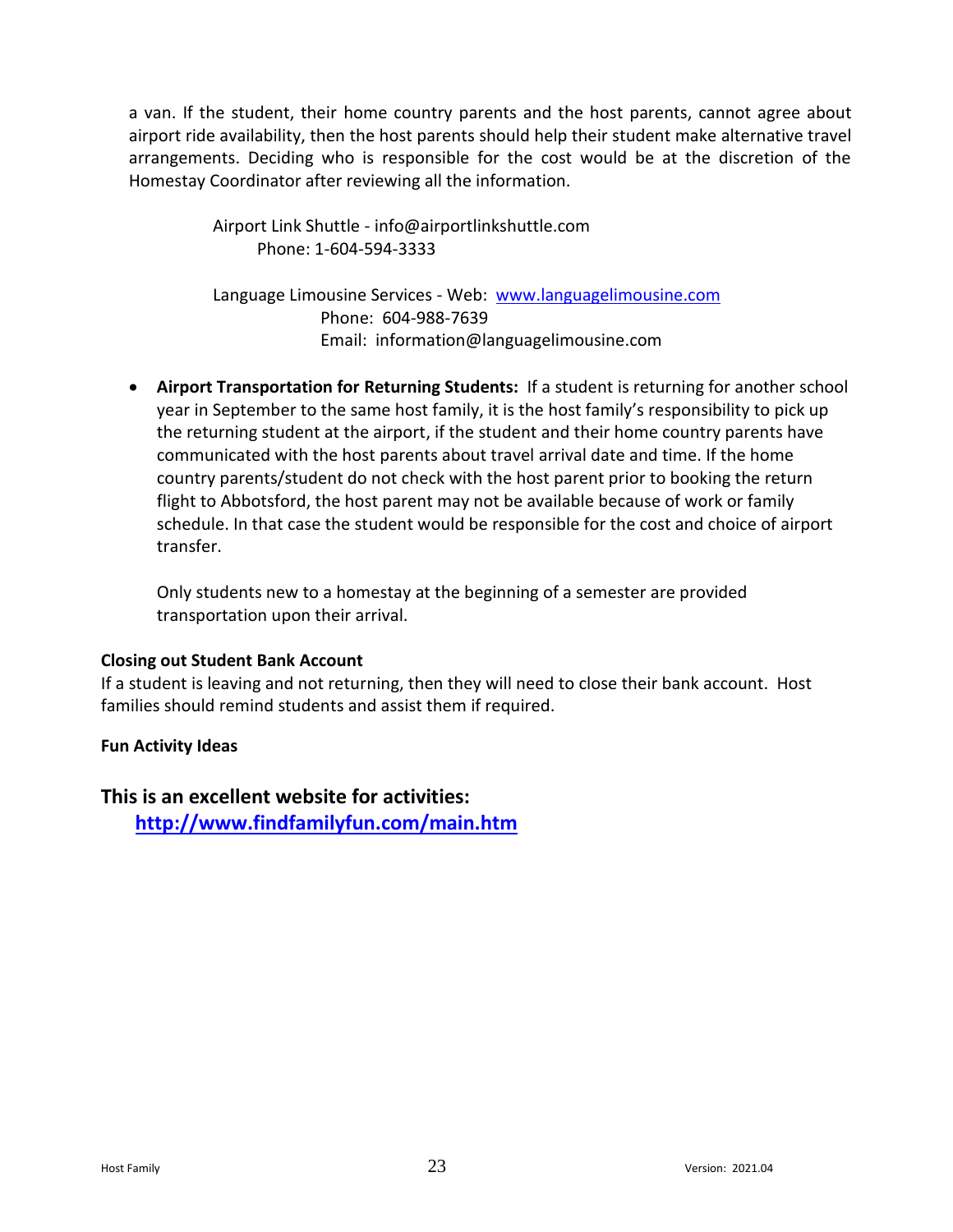# **Samples for student permission forms:**

(Host parents receive a fillable PDF copy by email when they receive these guidelines)

### **Student Travel Authorization Requests – With Host Parent – Sample**



**International Education Program** 

#### Student Travel Authorization Request - With Host Parents (updated Jan. 2020)

This form must be emailed by the District host parent to the natural parent and returned to the host parent.

#### Completed by the host parents:

| Student name              |  |
|---------------------------|--|
| Travel - Start date       |  |
| Travel - Finish date      |  |
| <b>Travel destination</b> |  |

Contact information of the adult supervisor (over age 25): \* Government issued Photo ID

| Copy/Text/Scan |
|----------------|
|                |

#### Completed by the home country parent or agent:

I hereby give consent for my child to travel without the supervision of the Abbotsford School District. I acknowledge that the Abbotsford School District or the host parents shall not be liable for any possible injury or accidents that may occur for the duration of the travel. I am aware that I am responsible for all expenses incurred on this trip.

Student travelling to the US must have pre-purchased travel insurance prior to the trip if the student is covered by MSP at the time of travel.

Signature of Natural parent or agent on behalf of the natural parent. By returning this email with the information completed, you are consenting to the information provided in this email.

| Natural Parent Name / Signature |  |
|---------------------------------|--|
| Today's Date                    |  |
| Agent Name (if applicable)      |  |



2790 Tims Street, Abbotsford, BC V2T 4M7 | T: 604.851.4585 | F: 604.504-7629 | http://international.abbyschools.ca/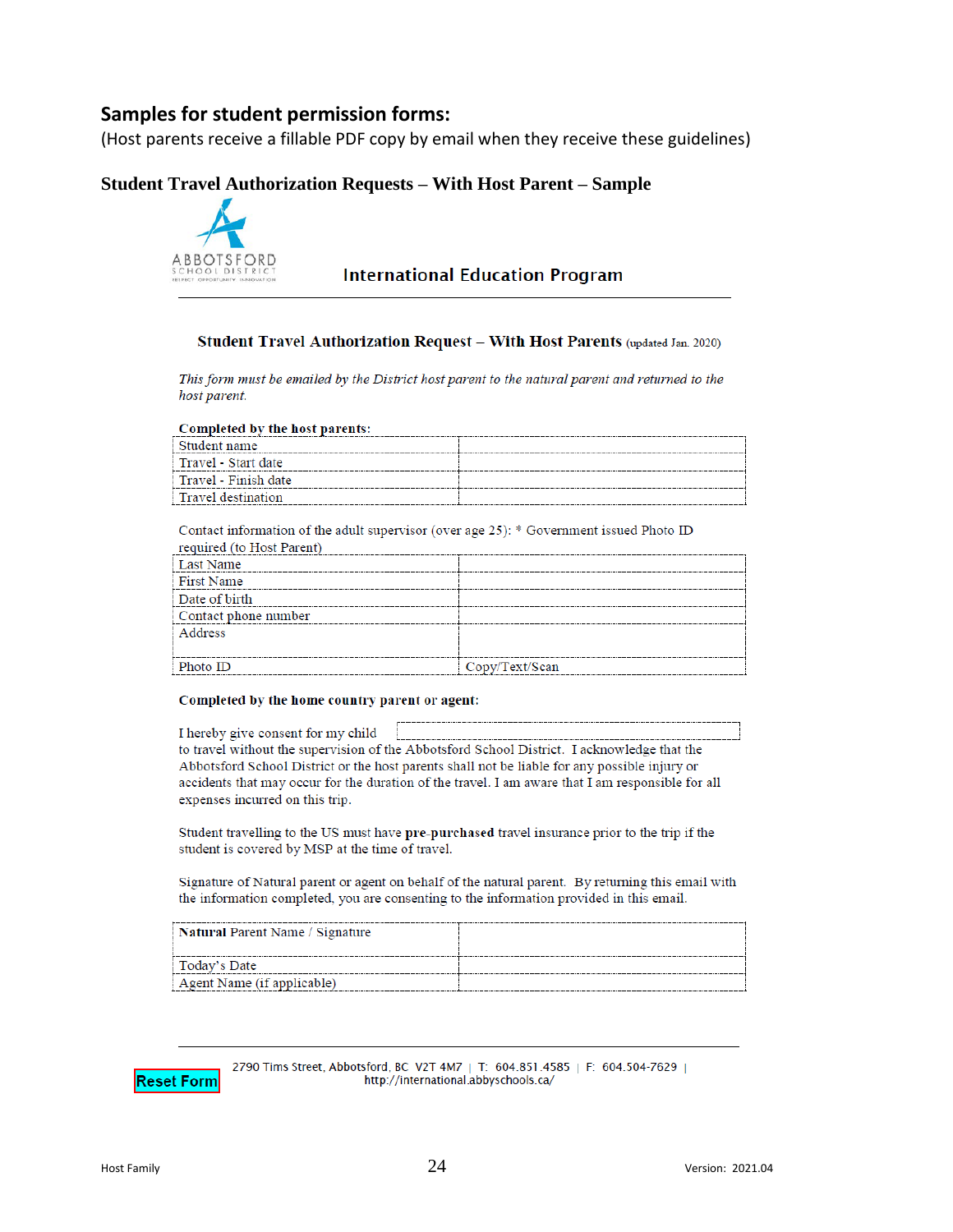#### <span id="page-29-0"></span>**Travel Authorization Requests – Without Abbotsford School District – Sample**



#### **International Education Program**

#### **Student Travel Authorization Request** Without Host Parent or Abbotsford School District (updated Jan. 2020)

This form must be emailed by the District host parent to the natural parent and returned to the host parent.

| Completed by the home country parents: |  |
|----------------------------------------|--|
| Student name                           |  |
| Travel - Start date                    |  |
| Travel - Finish date                   |  |
| Travel destination                     |  |

Contact information of the adult supervisor (over age 25): \* Government issued Photo ID required (to Host Darent)

| Teduffed (to Tiost Farent)             |                |
|----------------------------------------|----------------|
| Last Name                              |                |
| <b>First Name</b>                      |                |
| Relationship to Student: (Example:     |                |
| Grandparent, Family Friend, Aunt etc.) |                |
| Date of birth                          |                |
| Contact phone number                   |                |
| Address                                |                |
| Photo ID                               | Copy/Text/Scan |
|                                        |                |

#### Completed by the home country parent or agent:

I hereby give consent for my child to travel without the supervision of the Abbotsford School District or the host family. I acknowledge that the Abbotsford School District or the host parents shall not be held liable for any possible injury or accidents that may occur for the duration of the travel. I am aware that I am responsible for all expenses incurred on this trip.

Student travelling to the US must have pre-purchased travel insurance prior to the trip if the student is covered by MSP at the time of travel.

Signature of Natural parent or agent on behalf of the natural parent. By returning this email with the information completed, you are consenting to the information provided in this email. 

| Natural Parent Name / Signature |  |
|---------------------------------|--|
| Today's Date                    |  |
| Agent Name (if applicable)      |  |

2790 Tims Street, Abbotsford, BC\_V2T 4M7 | T: 604.851.4585 | F: 604.504-7629 | http://international.abbyschools.ca/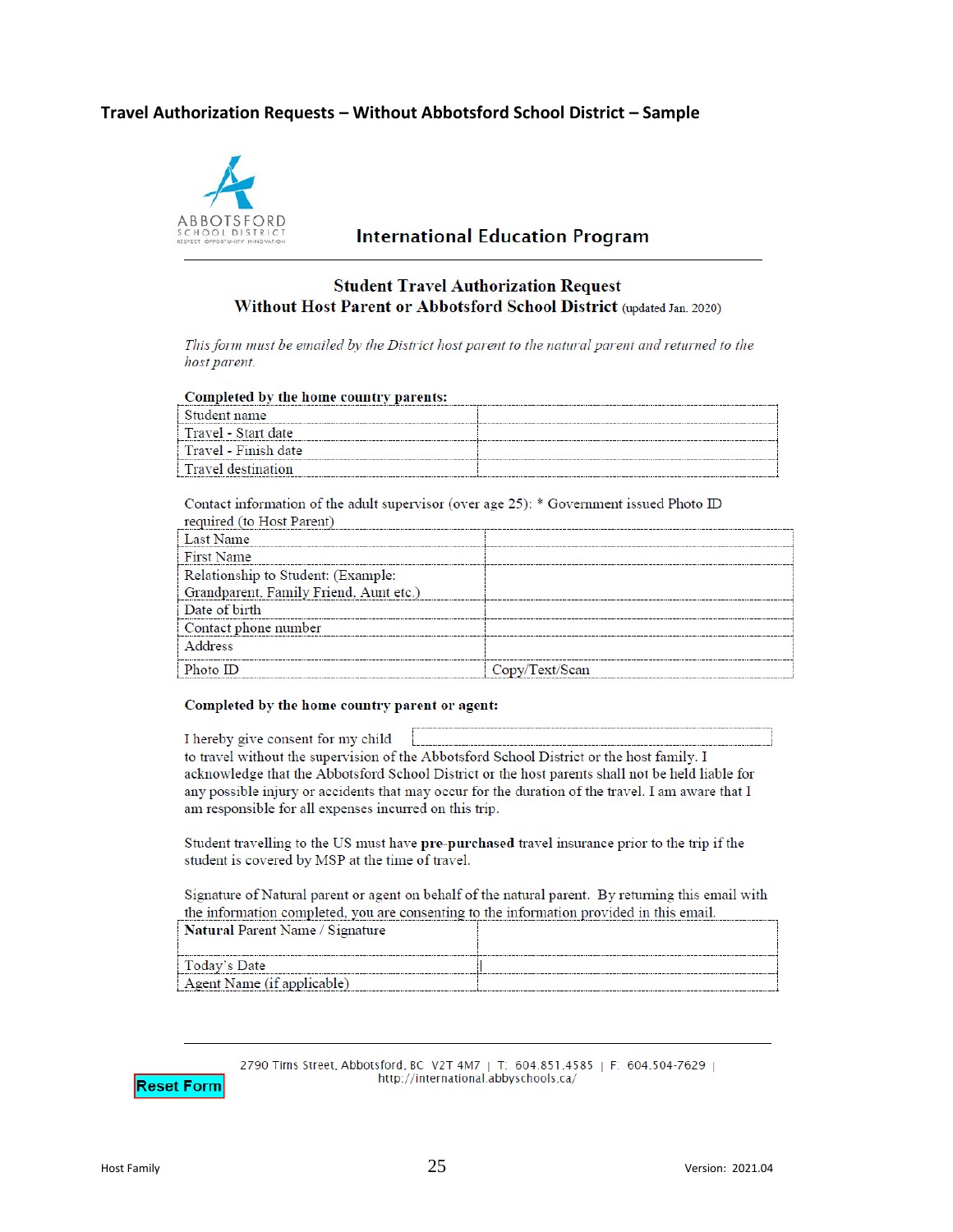#### <span id="page-30-0"></span>**Higher Risk Activity Permission – Sample**



#### **International Education Program**

#### Higher Risk Activity Permission (updated Dec. 2018)

#### This form must be emailed by the host parent to the natural parent/agent and returned to the host parent.

#### Completed by host parent:

| <b>Student Name</b>                             |  |
|-------------------------------------------------|--|
| Activity                                        |  |
| $Date(s)$ of activity                           |  |
| <b>Activity location</b>                        |  |
| Equipment needed for activity (example:         |  |
| Skiing – must wear a helmet.)                   |  |
| Person supervising: (if applicable)             |  |
| Person providing transportation (if applicable) |  |

#### Completed by home country parent and/or agent:

I waive all claims I may have and release all liability of the Abbotsford School District and my child's host parents and anyone providing transportation, for any personal injury, death, property damage, or loss sustained because of my child's participation in this higher risk activity.

Accidents can be the result of the nature of the activity or the behaviour of the person taking part and can occur with or without any fault on either the student or the facility where the activity is taking place. By allowing my child to participate in this activity, I am accepting the risk of an accident occurring and agree that this activity as described above, is suitable for my child.

Signature of parent or agent: By returning this email to the host parent with this portion completed, you are consenting to the information and activity described in this email.

| Natural Parent Name / Signature |  |
|---------------------------------|--|
| Today's Date                    |  |
| Agent Name (if applicable)      |  |

**Reset Form** 

2790 Tims Street, Abbotsford, BC V2T 4M7 | T: 604.851.4585 | F: 604.504-7629 | http://international.abbyschools.ca/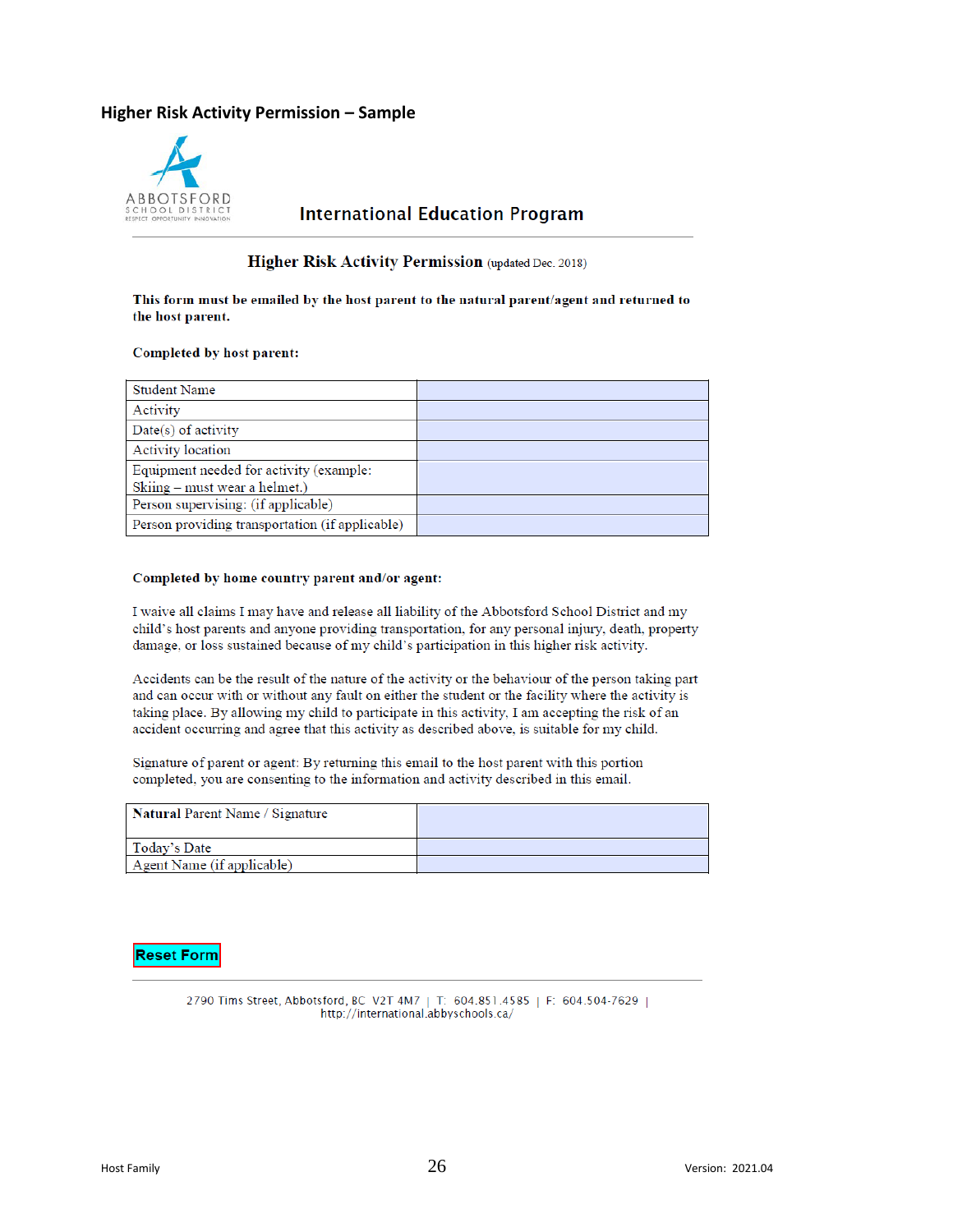#### <span id="page-31-0"></span>**Cell Phone and Data Use Plan Permission - Sample**



#### **International Education Program**

#### Cell Phone and Data Use Plan Permission (updated Dec. 2018)

Your son or daughter will need a cell phone while they are studying in Abbotsford. This letter is to inform you of the cost of your child's phone and to inform you that you/your child is responsible for all costs and responsibility related to purchasing a cell phone and usage plan. The host family will help your child access the phone, but your child is responsible for discussing with you the options available and the cost associated with them. Phone and usage prices vary depending on the type of phone and the usage plan. The host family is not responsible for the choices your child makes. The student should budget appropriately for the monthly phone payment. The host parent will give a copy of the phone bill to the student each month and the student must pay the bill immediately.

#### Completed by the host parents:

| <b>Student Name</b>                                     |  |
|---------------------------------------------------------|--|
| Duration of study in Abbotsford (months)                |  |
| Cell phone plan                                         |  |
| Cost per month                                          |  |
| Cell phone cost                                         |  |
| End date of plan                                        |  |
| Date of notice to cell phone company (if<br>applicable) |  |

#### Completed by the home country parent or agent:

I agree that my child can purchase a cell phone and/or a usage plan while they are studying in Abbotsford. As their parent I will be responsible for providing the monthly cost, and any added costs due to usage and/or lost or damaged phones, etc. If there are any outstanding amounts owing for the phone or the plan at the end of my child's stay, I will pay those costs if my child has not.

Signature of Natural parent or agent on behalf of the natural parent: By returning this email with the information completed, you are consenting to the information provided in this email.

| Natural Parent Name / Signature |  |
|---------------------------------|--|
| Today's Date                    |  |
| Agent Name (if applicable)      |  |

**Reset Form** 

2790 Tims Street, Abbotsford, BC V2T 4M7 | T: 604.851.4585 | F: 604.504-7629 | http://international.abbyschools.ca/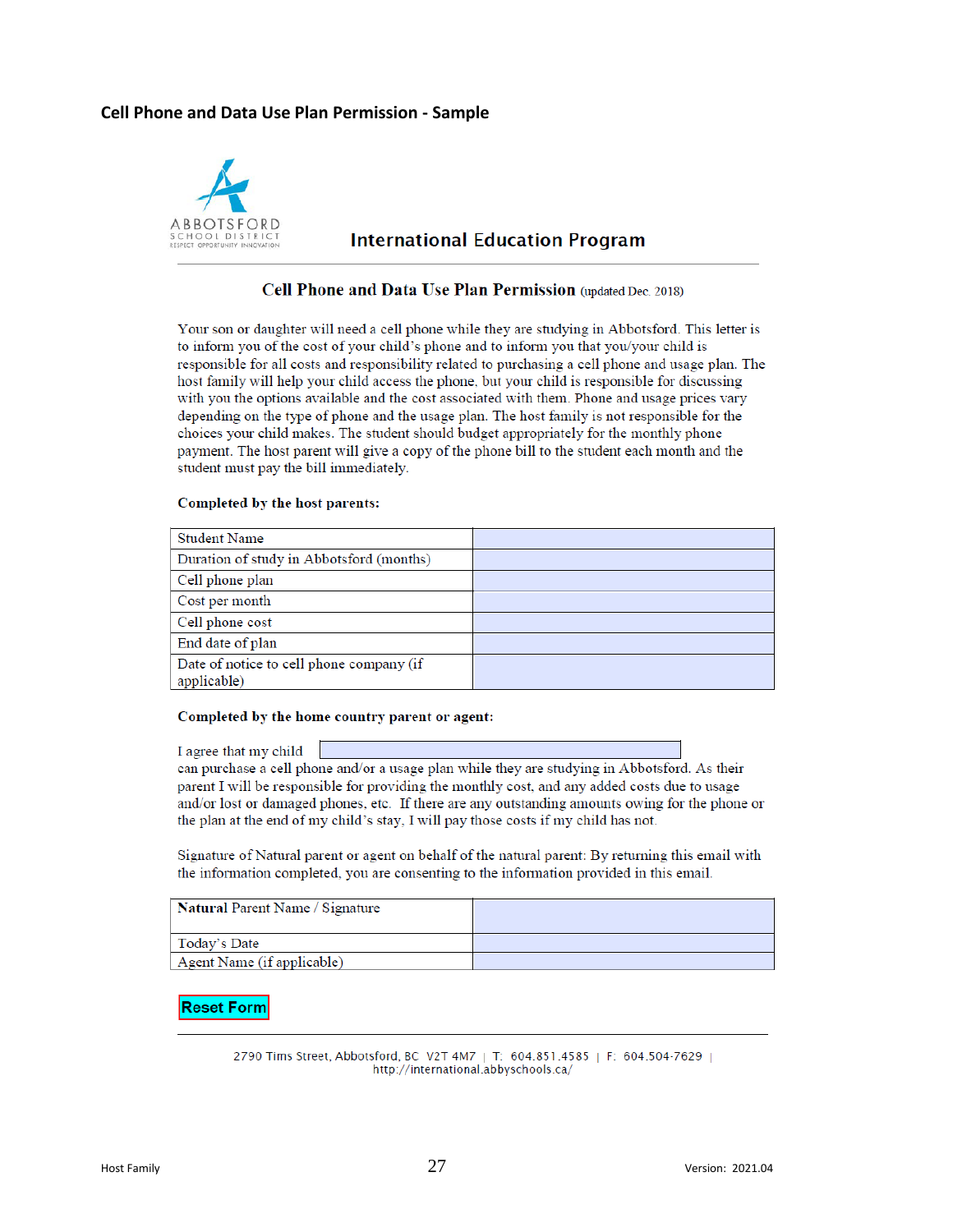<span id="page-32-0"></span>**Letter: Hospital (guard.me payments)**



Dear Hospital Registration Staff:

This student is being brought to the hospital by a caregiver.

The student is covered by Guard. Me private medical insurance as indicated on their insurance card. The District International Program handles all payments for any hospital service. Please invoice our office directly and we will arrange the payment.

**Mailing Address:** International Program, Abbotsford School District 2790 Tims Street, Abbotsford, BC V2T 4M7

To facilitate prompt payment, the private medical insurance company requires the "Emergency/Ambulatory Care Clinical Record", typically this record is the colour pink. When the hospital visit is over, please give the record to the student.

If you require further clarification, please contact myself, Elizabeth Cho-Frede, Manager of International Program, Abbotsford School District-International Program. International Office: 604.851.4585 Cell Phone: 604.613.3813